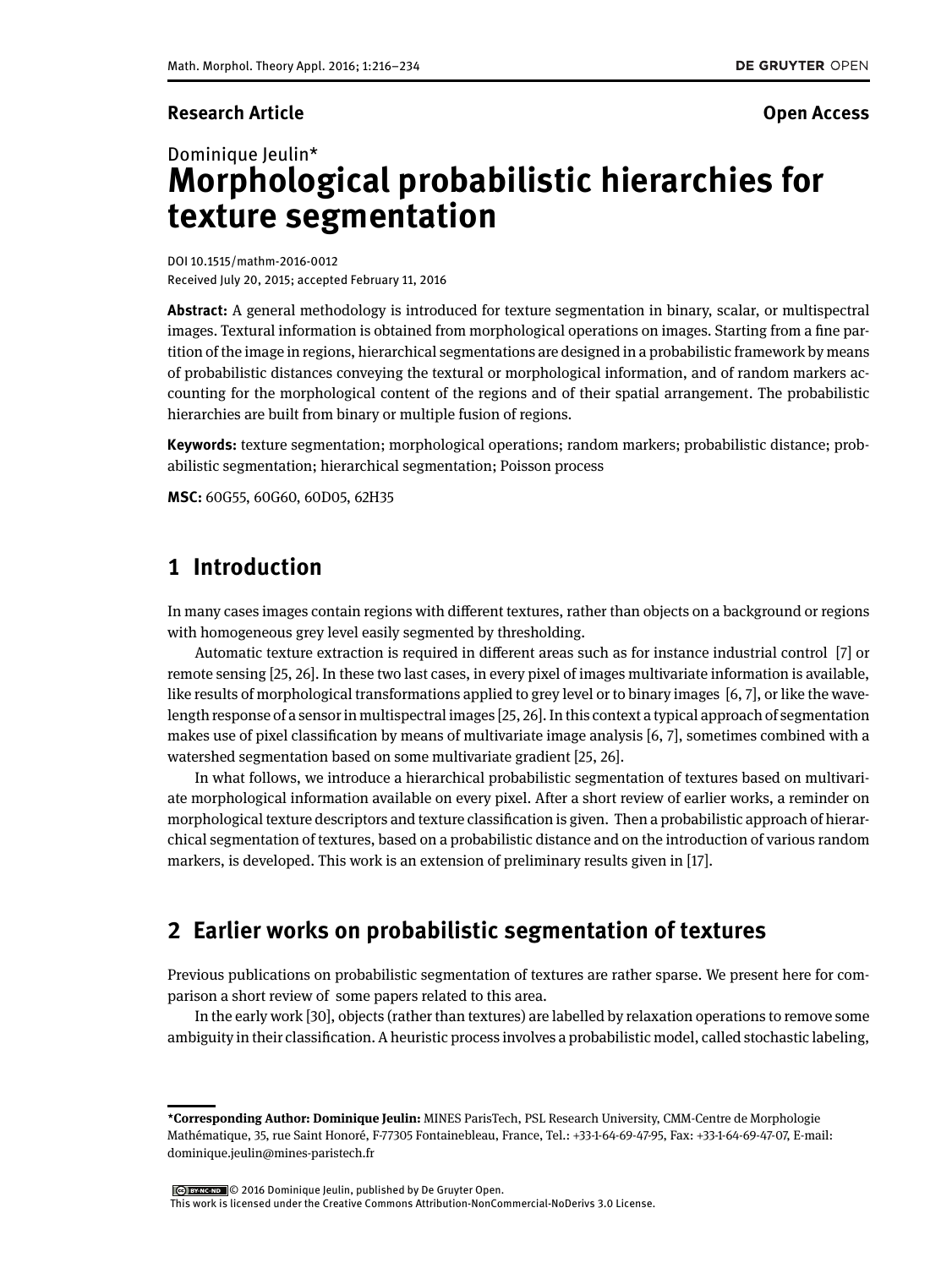using compatibility constraints between the labels of all objects. They are implemented as empirical coefficients of a linear or a non-linear operator acting on the probabilities of the labels attributed to pairs of object. The choice of the operators is justified by their behaviour during iterations, namely a convergence to a fixed point, starting from an initial guess, but without any probabilistic basis. In a later work [\[13\]](#page-17-3), the probabilistic interpretation is rejected and the approach is reformulated in the context of local optimization, leading to a relaxation labeling by a projection operator.

In [\[28\]](#page-18-4) a probabilistic classification (or attribution of labels) of nodes of a graph or of pixels is performed in a Bayesian framework. For this, the probability for a node to get a given label is considered as a random variable, which is estimated from information on its neighbours in an iterative calculation involving a conditional independence of the probabilities, knowing the labels. An updating operator of the labels by means of neighboring probabilities is introduced. Its convergence is ensured by the existence of fixed points.

In [\[20\]](#page-17-4) segmentation algorithms rely on stochastic and deterministic relaxation principles. Using the Gauss Markov random field model the segmentation is given by the approximate solution of an optimization problem, namely the MAP (maximum *a posteriori*) or the expected classication error rate per pixel. The possibility of hierarchical segmentation from the change of the energy involved in the Gibbs formulation is briefly mentioned.

A probabilistic bottom-up aggregation approach [\[1\]](#page-17-5) merges adjacent regions by a graph coarsening procedure. Various criteria (intensity and texture by means of outputs of edge filters) are accounted for, and combined by a mixture of probabilities involving likelihoods estimated from information in surrounding regions. Prior probabilities promote the fusion of adjacent regions with long common boundaries.

In [\[19\]](#page-17-6) a supervised segmentation of textures is proposed. Starting from filter responses, a similarity measure between textures is given from the data of the Kullback-Leibler divergence between histograms obtained on local windows around a training set of pixels. This similarity measure is then used for every pixel and introduced in a Bayesian Markov random field (MRF) for the segmentation (in fact classification) of each pixel. In [\[18\]](#page-17-7) the same method is applied to the fusion of existing regions (instead of local windows), and using an active contour based segmentation.

In contrast with some of these previous developments, our approach does not make use of any probabilistic or statistical model of random field for the image. The randomness is introduced by the process of sampling random points in the image, or by the use of random markers. Furthermore, we operate on regions of a partition resulting from an oversegmentation process and will build hierarchies based on a probabilistic content.

## <span id="page-1-0"></span>**3 Morphological texture descriptors**

We will consider images as domains  $D$  in the *n* dimensional space  $\mathbb{R}^n$ . Every pixel *x* is described by a set of morphological parameters or transformations building a vector with dimension  $p$  in the parameter space  $\mathbb{R}^p$ . For instance in the case of 2D multispectral images, we have *n* = 2 and *p* is the number of channels of each spectrum. Many types of transformations can be used. From experience, some standard families of morphological transformations *Ψ* [\[21,](#page-17-8) [31\]](#page-18-5), performed on an initial image, are efficient as texture descriptors [\[6,](#page-17-1) [7\]](#page-17-0): dilations  $\delta(\rho)$ , erosions  $\varepsilon(\rho)$ , openings  $\gamma(r)$  or closings  $\varphi(\rho)$  by convex structuring elements with size  $\rho$ . These operations are as well defined for binary images as for scalar grey level images. Efficient texture descriptors, from the point of view of pixel classification, are increments of transformations with respect to the size  $\rho$ . Thus for a binary image *A*, vectors of description are obtained for each type of transformation, with components  $I_\alpha(x)$  where  $I_\alpha$  is the indicator function of the set  $\Psi(A,\rho_\alpha)\bigtriangleup\Psi(A,\rho_{\alpha-1}),$   $\bigtriangleup$  being the set difference, and  $\alpha$ ranging from 1 to *s*, with  $\rho_0 = 0$ . For a grey level image *Y*(*x*), the components are given by the increments  $Z_a(x) = |\Psi(Y(x), \rho_\alpha) - \Psi(Y(x), \rho_{\alpha-1})|$ . When *Ψ* is an opening or a closing, the increments *Z<sub>a</sub>*(*x*) provide a granulometric spectrum, as used in various domains: binary textures [\[6,](#page-17-1) [32\]](#page-18-6), rough surfaces [\[3\]](#page-17-9), satellite im-agery [\[29\]](#page-18-7), to mention a few. In some specific situations, the components  $I_\alpha(x)$  or  $Z_\alpha(x)$  are averaged in a local window  $K(x)$  around x, to provide local granulometries [\[6,](#page-17-1) [7,](#page-17-0) [11\]](#page-17-10) or the output of linear filters, like curvelet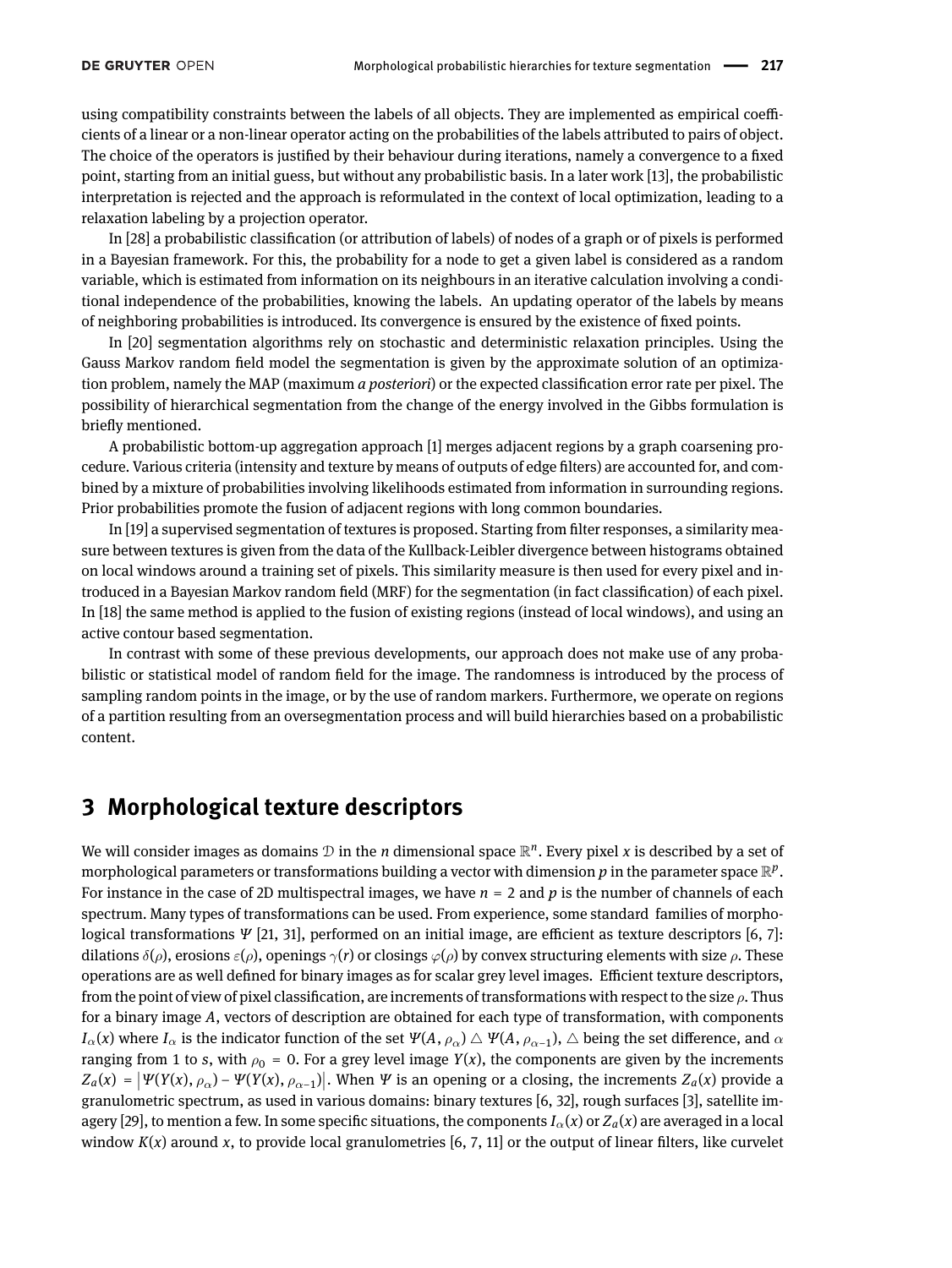transform [\[6,](#page-17-1) [7\]](#page-17-0). These descriptors are easily extended in a marginal way to the components of multispectral images.

## **4 Texture classication**

The morphological descriptors generate a vector field on the domain  $\mathcal{D}$ , from which a classification of pixels in the various textures present in the image can be looked for. For this, a partition in classes  $C_\beta$  must be built in the high dimensional parameter space. A convenient methodology is based on multivariate factor analysis to reduce the dimension of the data and to remove noise: in [\[25,](#page-18-1) [26\]](#page-18-2) use is made of Factor Correspondence analysis FCA, well suited to positive data, like multi spectral images or like probability distributions as encountered in granulometric spectra; for heterogeneous data, Principal Component Analysis PCA can be a good method to produce the dimensional reduction [\[7\]](#page-17-0). Each of these analysis makes use of some specific distance in the parameter space, which we will denote  $||Z(x_1) - Z(x_2)||$  for the descriptors of the two pixels *x*<sup>1</sup> and *x*2. Various distances can be chosen (for instance the chi-squared between distributions in the case of FCA). We will not discuss this choice here, which is highly application dependent.

A classification of pixels is then made in the parameter space or in its reduced version, after keeping the most prominent factors. This classification can be unsupervised, using random germs in the K-means algorithm or a hierarchical classification, as described in  $[4]$ . When the textures are documented by a set of representative pixels, supervised statistical learning methods can be implemented for later classification (see an extensive presentation in [\[12\]](#page-17-12)). In [\[6\]](#page-17-1) a Linear Discriminant Analysis LDA is used. It follows a PCA in [\[7\]](#page-17-0).

## **5 Probabilistic texture segmentation**

In this section we assume that in every pixel  $x$  in the image embedded in  $\mathbb{R}^n$ , multivariate information (like multispectral data, or transformed images as described in section [3\)](#page-1-0) is stored in a vector  $Z(x)$  with components  $Z_α(x)$ . For any pair of pixels  $x_1$  and  $x_2$ , a multivariate distance  $||Z(x_1) - Z(x_2)||$  is defined in the parameter space  $\mathbb{R}^p$  .

### **5.1 Watershed texture segmentation**

Considering points *y* in the neighborhood  $B(x)$  of point *x*, a multivariate gradient can be defined as (Noyel et al. 2007; Noyel et al. 2008):

grad 
$$
(Z(x)) = \vee_{y \in B(x)} ||Z(x) - Z(y)|| - \wedge_{y \in B(x)} ||Z(x) - Z(y)||
$$

The gradient image can be used as the starting point of the segmentation of the domain  $\mathcal D$  into homogeneous regions *A<sup>i</sup>* . In fact it is expected that a texture sensitive gradient will provide weak values in homogeneous regions, and high values on the boundary *Aij* between two regions *A<sup>i</sup>* and *A<sup>j</sup>* . A separation of the domain  $\mathcal D$  in homogeneous connected regions  $A_i$  is obtained by the construction of the watershed of the gradient image from markers generated by the minima of the gradient, as initially dened for scalar images [\[5,](#page-17-13) [23\]](#page-18-8) and later extensively used for multispectral images [\[25,](#page-18-1) [26\]](#page-18-2).

The main drawback of the watershed segmentation is its sensitivity to noise, resulting in systematic oversegmentation of the image. This is alleviated by means of a careful choice of markers, driven by some local content, like for instant chosen from a multivariate classification [\[27\]](#page-18-9).

Another approach, the stochastic watershed [\[2\]](#page-17-14), makes use of random markers replacing the usual markers, enabling us to estimate a local probability of boundaries at each point *x* <sup>∈</sup> *Aij*. The main idea is to evaluate the strength of contours by their probability, estimated from Monte Carlo simulations in a first step, as developed in the scalar [\[2\]](#page-17-14) and in the multispectral cases [\[25](#page-18-1)[–27\]](#page-18-9). Simulations can be replaced by a direct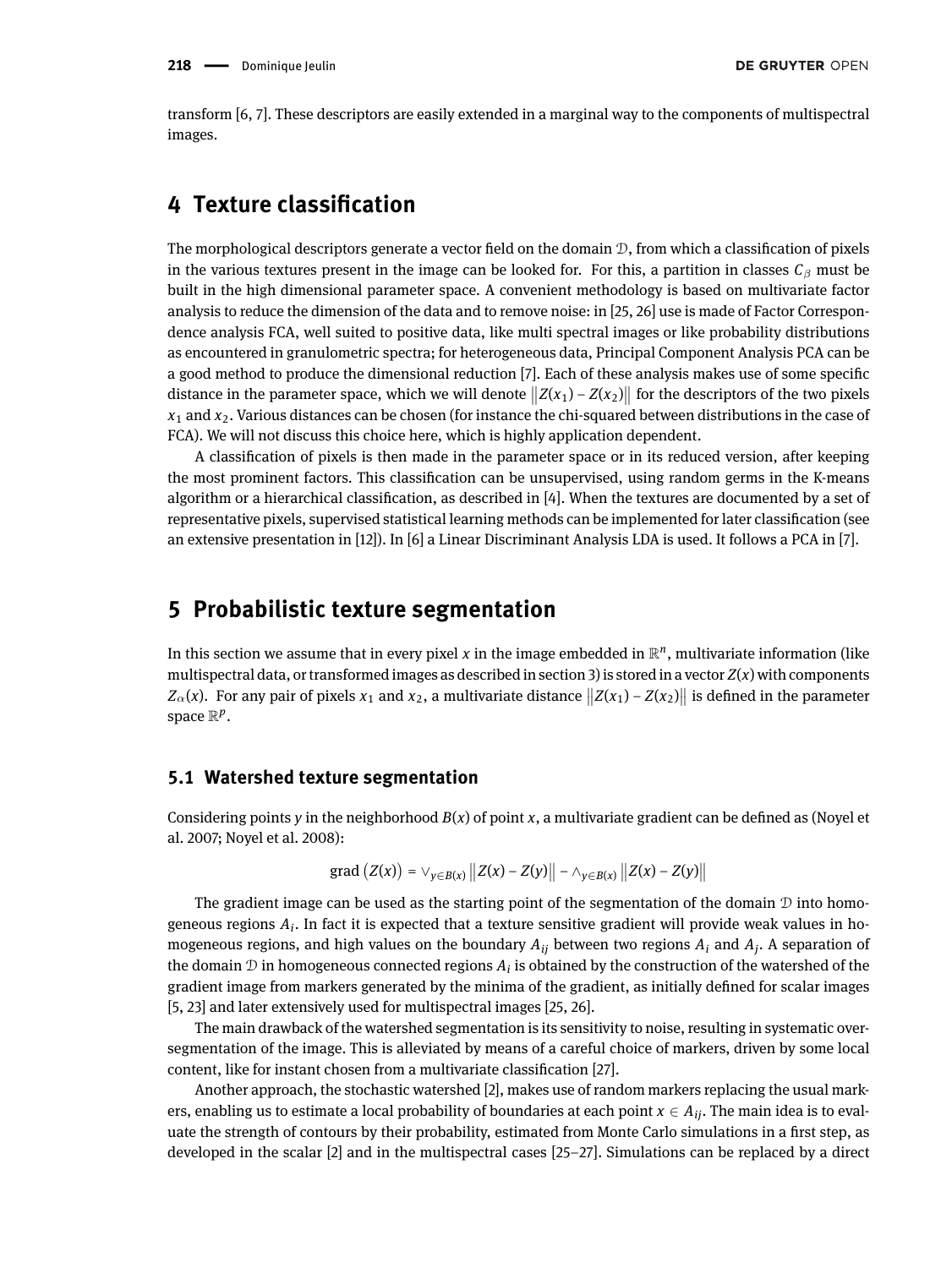calculation of the probability of contour for each boundary  $A_{ij}$  between adjacent regions  $A_i$  and  $A_j$  [\[15,](#page-17-15) [24\]](#page-18-10). This was successfully applied for 3D multiscale segmentation of granular media using point markers [\[9\]](#page-17-16) or oriented Poisson lines markers [\[10\]](#page-17-17).

## **5.2 Probabilistic hierarchical segmentation**

In what follows, we design a new probabilistic segmentation obtained by a hierarchical merging of regions from a fine partition of a domain  $D$  in regions  $A_i$ . This initial partition can be obtained in a first step from the watershed of a gradient image, or from some classification of pixels. Given two regions  $A_i$  and  $A_j$ , not necessarily connected or even adjacent, we will estimate for various criteria the probability *pij*:

<span id="page-3-0"></span>
$$
p_{ij} = P\{A_i \text{ and } A_j \text{ contain different textures}\}\
$$
 (1)

The probability  $p_{ij}$  will play the same role as a gradient (or a distance) between regions  $A_i$  and  $A_j$ . In a hierarchical approach, a progressive aggregation of regions is performed, starting from lower values of *pij* and updating the probability after fusion of regions containing similar textures. This approach was proposed for the case of random markers [\[15\]](#page-17-15) and implemented in an iterative segmentation based on the stochastic watershed [\[9\]](#page-17-16). Using a probabilistic framework makes easier the combination of different criteria for the segmentation, as illustrated later.

In the context of texture classification, the probability  $1 - p_{ij} = P\{A_i \text{ and } A_j \text{ contain the same texture}\}\$ is also a similarity index between regions  $A_i$  and  $A_j$ .

#### **5.2.1 Probabilistic distance**

Consider two points  $x_1$  and  $x_2$  in a domain D, and the multivariate distance  $||Z(x_1) - Z(x_2)||$ . The choice of a specific multivariate distance (not necessarily Euclidean), with appropriate scaling of variables, is quite standard in multivariate data analysis, and is not discussed in the present paper. When the two points are located randomly in  $\mathcal{D}$ ,  $||Z(x_1) - Z(x_2)||$  becomes a random variable, characterized by its cumulative distribution function  $P\left\{\left\|Z(x_1) - Z(x_2)\right\| \ge d\right\} = T(x_1, x_2, d)$ . We have the following property:

**Proposition 1.** *For any*  $d > 0$ *, the distribution function*  $T(x_1, x_2, d)$  *is a distance in*  $D$ *.* 

*Proof.* We have  $T(x_1, x_1, d) = 0$  and  $T(x_1, x_2, d) = T(x_2, x_1, d)$ . *T* satisfies the triangle inequality: for any triple  $(x_1, x_2, x_3)$ ,

$$
||Z(x_1)-Z(x_2)|| \leq ||Z(x_1)-Z(x_3)|| + ||Z(x_2)-Z(x_3)||.
$$

Therefore

$$
||Z(x_1) - Z(x_2)|| \geq d \Longrightarrow ||Z(x_1) - Z(x_3)|| + ||Z(x_2) - Z(x_3)|| \geq d
$$

and

$$
T(x_1, x_2, d) \le P\left\{ ||Z(x_1) - Z(x_3)|| + ||Z(x_2) - Z(x_3)|| \ge d \right\}
$$
  

$$
\le T(x_1, x_3, d) + T(x_2, x_3, d).
$$

 $\Box$ 

<span id="page-3-1"></span>**Definition 1.** Consider two regions  $A_i$  and  $A_j$  in  $D$ , and two independent random points  $x_i \in A_i$ ,  $x_j \in A_j$ . For *any d* > 0*, the probability*

<span id="page-3-2"></span>
$$
P(A_i, A_j, d) = P\{|Z(x_i) - Z(x_j)|| \ge d\}
$$
 (2)

 $d$ efines a probabilistic distance between  $A_i$  and  $A_j$ .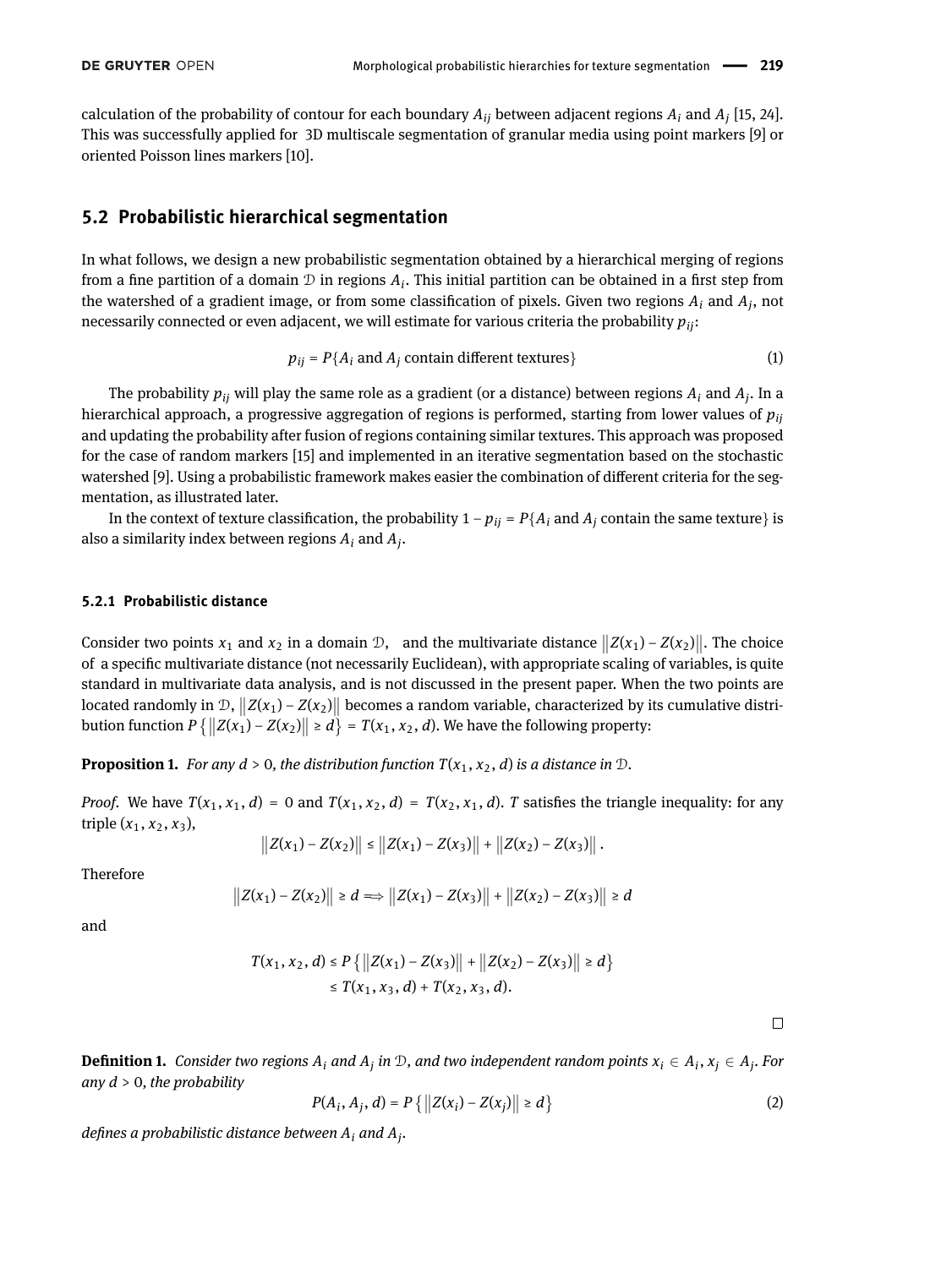By construction,  $P(A_i, A_j, d)$  is a pseudo-distance, since we have not for every  $d$ ,  $P(A_i, A_i, d) = 0$ . For any triple  $(A_i \subset \mathcal{D}, A_j \subset \mathcal{D}, A_k \subset \mathcal{D})$  and  $(x_i \in A_i, x_j \in A_j, x_k \in A_k)$  we have  $P(A_i, A_j, d) \leq P(A_i, A_k, d) +$ *P*( $A_j$ ,  $A_k$ ,  $d$ ) as a result of the triangle inequality satisfied by  $T(x_i, x_j, d)$ .

The probabilistic distance can also be used between classes *C*<sup>β</sup> obtained for a partition in the parameter space as a result of a classification. In that case we will define for two classes  $C_\alpha$  and  $C_\beta$  the probability

$$
p_{\alpha\beta}=P\left\{\left\|Z(x_{\alpha})-Z(x_{\beta})\right\|\geq d\right\}
$$

estimated for independent random points  $x_\alpha \in C_\alpha$  and  $x_\beta \in C_\beta$ . For a classification of textures in homogeneous classes, we expect that the diagonal of the matrix *P*, with elements  $p_{\alpha\beta}$ , is close to 0. This can drive the choice of the threshold *d*, based on the data used for the classification.

**Remark 1.** *For any pair of regions*  $A_i$  *and*  $A_j$  *in*  $D$ *, where the proportions of pixels belonging to class*  $C_\alpha$ are  $p^i_\alpha$  and  $p^j_\alpha$  $\alpha^j$  *respectively, and for independent uniform random points*  $x_i \in A_i$ ,  $x_j \in A_j$  we have  $P\left\{x_i\in C_\alpha, x_j\in C_\beta\right\}$  =  $p^i_\alpha p^j_\beta$ . In that case we get  $P(A_i, A_j, d)$  =  $\sum_{\alpha,\beta}$   $p^i_\alpha p^j_\beta$   $p_{\alpha\beta}$ . The calculation of the *probabilistic distance between A<sup>i</sup> and A<sup>j</sup> is made faster after a preliminary storage of the probability matrix P.*

#### **5.2.2 Probabilistic distance and hierarchical segmentation**

As mentioned before, we can make use of the probabilistic distance  $P(A_i, A_j, d)$  to build a hierarchical segmentation, starting from the lowest probability. Let  $P(A_i, A_j, d) < P(A_i, A_k, d)$  and  $P(A_i, A_j, d)$  $P(A_j, A_k, d)$ ,  $\forall k \neq i$ ,  $k \neq j$ . By merging regions  $A_i$  and  $A_j$  with measures  $|A_i|$  and  $|A_j|$  (for instance area in  $\mathbb{R}^2$ and volume in  $\mathbb{R}^3$ ), we generate a new region  $A_l = A_i \cup A_j$ . For any k we get  $P(A_k, A_l, d) = \frac{|A_i|}{|A_l|} P(A_k, A_i, d) +$ |*Aj*|  $\frac{|A_j|}{|A_l|}P(A_k, A_j, d).$  Therefore we have

> $P(A_k, A_i, d) \vee P(A_k, A_j, d) \ge P(A_k, A_l, d) \ge P(A_k, A_i, d) \wedge P(A_k, A_j, d)$  $> P(A_i, A_j, d).$

The probabilistic distance increases when merging two classes, so that it can be used as an index in the hierarchy. All remaining values  $P(A_k, A_l, d)$  are updated after fusion of two regions, and the process can be iterated. Indeed,  $\partial(A_i, A_j) = \text{Inf}{p, A_i}$  and  $A_j$  are included in the same region  $A_l$  is equivalent to the diameter of the smallest region of the hierarchy containing  $A_i$  and  $A_j$ , which satisfies the ultrametric inequality required to generate a hierarchy [\[4\]](#page-17-11). Alternatively we can use the probabilistic distance involved in every level of merging, to generate an ultrametric distance used to build the hierarchy [\[8\]](#page-17-18). The segmentation involved with the probabilistic distance is unsupervised in the general case.

**Remark 2.** *In the context of segmentation, a partition of the domain* D *is obtained by considering all subdomains obtained when cutting the hierarchy at a given level (probability) p. The choice of the threshold p can be driven by the results of the preliminary classification of pixels, using the values of the elements of the matrix P, or by the number of subdomains, that should correspond to the number of textures present in* D*. An estimate of this number can be derived from the spectral analysis of the matrix of the graph Laplacian derived from the matrix with elements* 1 − *P*(*A<sup>i</sup>* , *A<sup>j</sup>* , *d*)*, which is an adjacency matrix [\[12\]](#page-17-12).*

**Remark 3.** *The proposed hierarchy generates non necessarily connected subdomains, since no adjacency condition is imposed in the choice of regions to be merged. This condition can be required, as is made for the construction of watersheds, by restricting the use of the probabilistic distances to adjacent regions. In addition to connectedness of segmented regions, it reduces the cost of calculations by limiting the number of pairs, instead of considering the full cross-product A<sup>i</sup>* × *A<sup>j</sup> . Intermediate constructions can involve the probabilistic distances of iterated adjacent regions. This approach can be followed in the rst steps of the segmentation, to reduce the number of regions, and released for the remaining steps of the process, in order to allow for the extraction of non connected regions with the same texture.*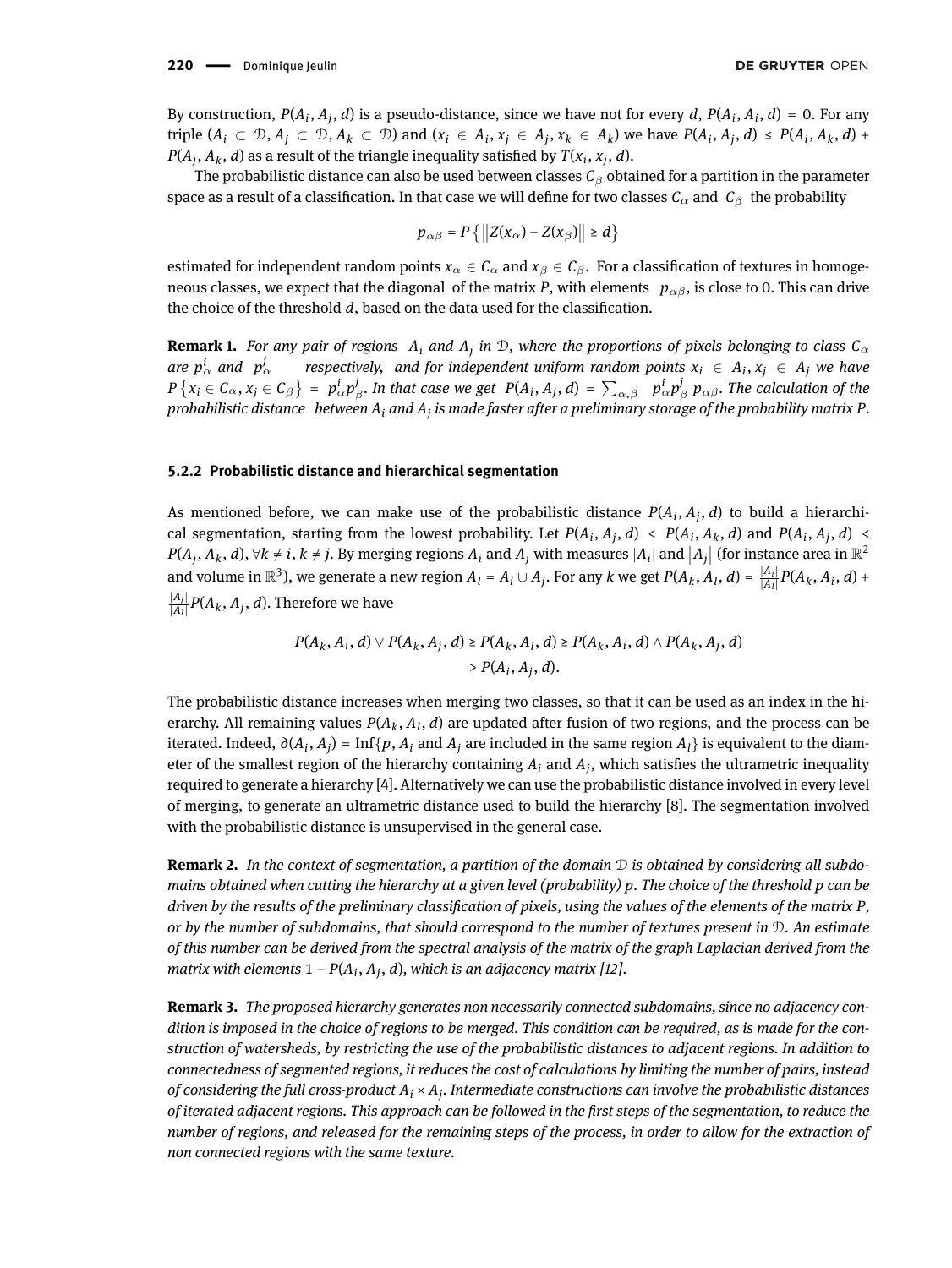**Remark 4.** *By integrating the probability P*(*A<sup>i</sup>* , *A<sup>j</sup>* , *d*) *with respect to the threshold d, we obtain the average* distance  $||Z(x_i) - Z(x_j)||$  for independent random points  $x_i \in A_i$ ,  $x_j \in A_j$ . This average can be used in a hierarchy where the aggregation is made according to the average distance criterion [\[4\]](#page-17-11)<sup>*.*</sup>

#### <span id="page-5-1"></span>**5.2.3 Combination of probabilistic segmentations**

It can be useful to enrich the probabilistic distance by other probability distributions concerning the comparison of the content of two regions, in order to combine them for the segmentation. We will have to restrict the choice of probability distributions on the cross-product  $A_i \times A_j$  according to the following definition.

<span id="page-5-0"></span>**Definition 2.** A probability  $P(A_i, A_j)$  is said to be increasing with respect to the fusion of regions, when it satisfies  $P(A_k, A_l) \ge P(A_k, A_i) \wedge P(A_k, A_j)$  for any i, j, k, with  $A_l = A_i \cup A_j$ .

As shown before, the probabilistic distance satisfies the property given in definition [2.](#page-5-0) Other probability distributions with the same property will be introduced later.

The property given in definition [2](#page-5-0) is satisfied when  $P(A_i, A_j)$  is increasing with respect to  $\subset$  , which means that  $P(A_k, A_l) \ge P(A_k, A_i)$  when  $A_i \subset A_l$ . However, this is not a necessary condition.

We start from two probabilistic segmentations, based on separate aggregation conditions, involving the probability of separation of regions  $A_i$  and  $A_j$ ,  $P^1(A_i, A_j)$  and  $P^2(A_i, A_j)$ .  $P^1$ and  $P^2$  are assumed to own the fusion property of definition [2.](#page-5-0) These probabilities can be combined according to different rules. For instance:

- 1. probabilistic independence:  $P(A_i, A_j) = P^1(A_i, A_j)P^2(A_i, A_j)$
- 2. more reliable event:  $P(A_i, A_j) = P^1(A_i, A_j) \vee P^2(A_i, A_j)$
- 3. least reliable event:  $P(A_i, A_j) = P^1(A_i, A_j) \wedge P^2(A_i, A_j)$
- 4. weighting between the two events (with probabilities  $\lambda_1$  and  $\lambda_2$ ):  $P(A_i, A_j) = \lambda_1 P^1(A_i, A_j) + \lambda_2 P^2(A_i, A_j)$
- 5. any combination  $P(A_i, A_j) = \Phi(P_1, P_2)(A_i, A_j)$ , where P is a probability increasing with respect to the fusion of regions according to definition [2.](#page-5-0)

These rules are easily extended to more than two conditions of aggregation. We have the following result.

**Proposition 2.** *The previous rules of combination of the probability of separation of regions satisfy the property given in denition [2.](#page-5-0)*

*Proof.* We start from  $P(A_i, A_j) = \Phi(P_1, P_2)(A_i, A_j)$ . As before, consider  $A_l = A_i \cup A_j$  and the condition:  $P(A_i, A_j) < P(A_i, A_k)$  and  $P(A_i, A_j) < P(A_j, A_k)$ ,  $\forall k \neq i, k \neq j$ . We have for any region  $A_k$ 

$$
P(A_k, A_l) = \frac{|A_i|}{|A_l|} P(A_k, A_i) + \frac{|A_j|}{|A_l|} P(A_k, A_j).
$$

and

$$
P(A_k, A_i) \vee P(A_k, A_j) \geq P(A_k, A_l) \geq P(A_k, A_i) \wedge P(A_k, A_j) > P(A_i, A_j)
$$

 $\Box$ 

#### **5.2.4 Local probability distributions**

The regions of the ne partition (or obtained after some steps of aggregation) can be characterized by some local probability distributions.

#### **5.2.4.1 Probabilistic classication**

If pixels  $x_i$  in region  $A_i$  can be attributed to various classes of textures  $\mathcal{C}_\alpha$  by a probabilistic classification, the probability  $p^i_\alpha$  =  $P\{x_i\in\mathcal C_\alpha\}$  can be used as a probabilistic descriptor of  $A_i.$  Considering now independent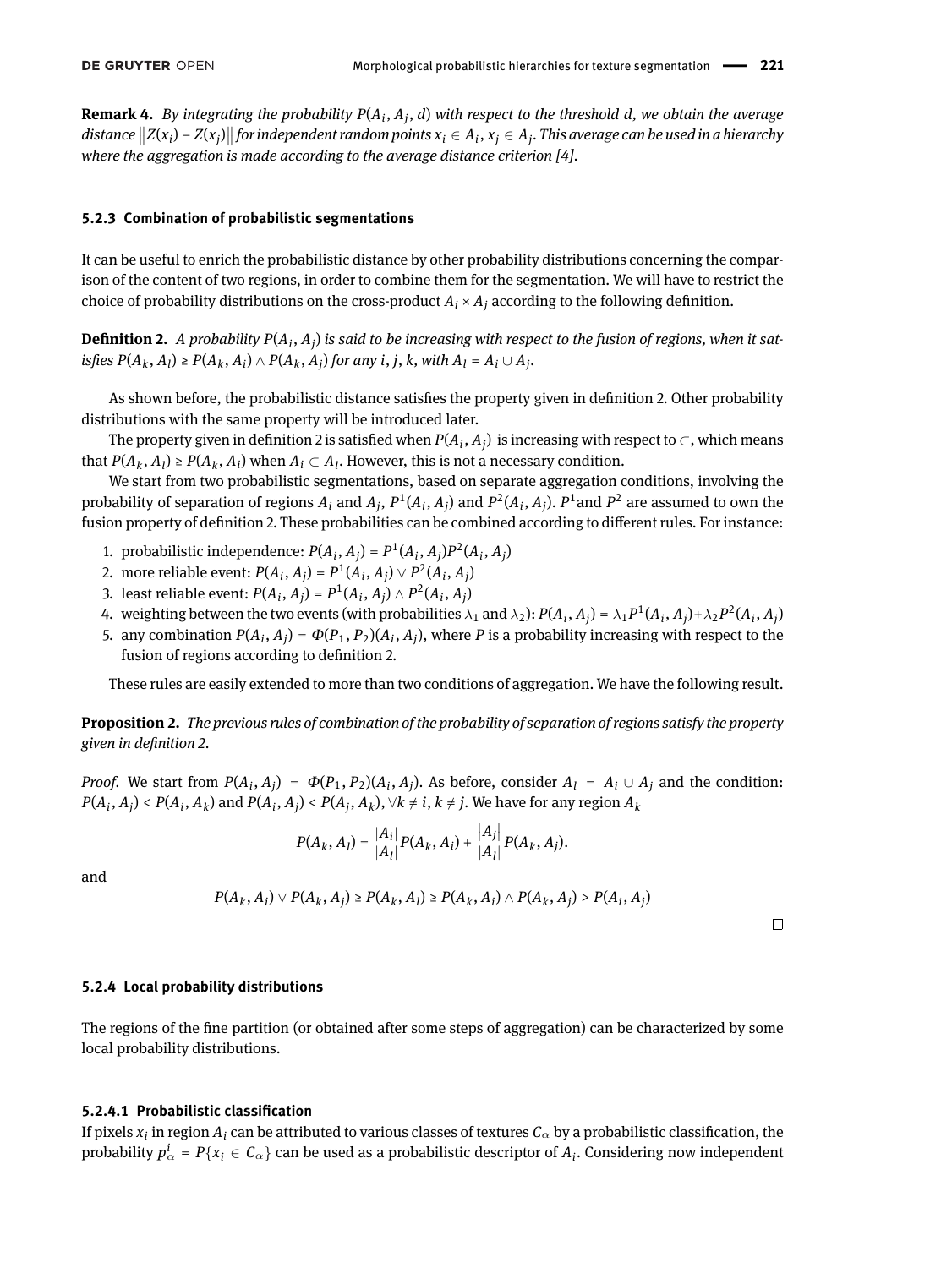uniform random points  $x_i \in A_i$  and  $x_j \in A_j$ , the probability [\(1\)](#page-3-0) can be written

$$
P(A_i, A_j) = 1 - P\{x_i \text{ and } x_j \text{ belong to the same texture}\}\tag{3}
$$

$$
=1-p_{ij}=1-\sum_{\alpha}p_{\alpha}^{i}p_{\alpha}^{j}
$$
\n
$$
\tag{4}
$$

Denoting  $I_{\alpha}(x)$  the indicator function of class  $C_{\alpha}$ , and  $I(x)$  the vector with components  $I_{\alpha}(x)$ , we have  $P\{\left\|I_{\alpha}(x_i) - I_{\alpha}(x_j)\right\| = 0\} = P\{x_i \in C_{\alpha}, x_j \in C_{\alpha}\} = p_{\alpha}^i p_{\alpha}^j$  and therefore  $P(A_i, A_j) = P\{\left\|I(x_i) - I(x_j)\right\| > 0\}$ , so that  $P(A_i, A_j)$  defined by [\(3\)](#page-6-0) is a probabilistic distance corresponding to definition [1.](#page-3-1) It satisfies the property given in definition [2.](#page-5-0) This can be checked as follows:using  $A_l = A_i \cup A_j$  we obtain

<span id="page-6-0"></span>
$$
p_{\alpha}^{l} = \frac{|A_i|}{|A_l|} p_{\alpha}^{i} + \frac{|A_j|}{|A_l|} p_{\alpha}^{j}
$$

and

$$
1 - P(A_k, A_l) = \sum_{\alpha} p_{\alpha}^k p_{\alpha}^l = \frac{|A_i|}{|A_l|} \sum_{\alpha} p_{\alpha}^i p_{\alpha}^k + \frac{|A_j|}{|A_l|} \sum_{\alpha} p_{\alpha}^j p_{\alpha}^k
$$

$$
= \frac{|A_i|}{|A_l|} \left( 1 - P(A_i, A_k) \right) + \frac{|A_j|}{|A_l|} \left( 1 - P(A_j, A_k) \right)
$$

Therefore we get

$$
P(A_k, A_l) = \frac{|A_i|}{|A_l|} P(A_i, A_k) + \frac{|A_j|}{|A_l|} P(A_j, A_k)
$$

and

$$
P(A_k, A_i) \vee P(A_k, A_j) \geq P(A_k, A_l) \geq P(A_k, A_i) \wedge P(A_k, A_j)
$$

We now illustrate this situation in the binary case of two textures ( $\alpha = 1, 2$ ). We have

$$
p_{ij} = p_1^i p_1^j + (1 - p_1^i)(1 - p_1^j)
$$

Note that when  $p_1^j=\frac{1}{2}$  (meaning that the region  $A_i$  is randomly allocated to texture 1 or to texture 2), we also have  $p_{ij} = \frac{1}{2}$ .

A simple practical example is obtained by starting with a partition in seven regions *A<sup>i</sup>* with the same measure  $|A_i|$  and with the following probabilities  $p_1^i\colon$ 

$$
\begin{bmatrix} 0.1 & 0.9 & 0.25 & 0.75 & 0.4 & 0.6 & 0.5 \end{bmatrix}
$$

The symmetrical probability matrix  $p_{ij}$  used in equation [\(3\)](#page-6-0), with lines ( $i = 1$  to  $i = 6$ ) and columns ( $j = 2$ , to  $j = 7$ ) is given by:

|  | $\begin{bmatrix} 0.18 & 0.7 & 0.3 & 0.58 & 0.42 & 0.5 \end{bmatrix}$ |                  |                  |
|--|----------------------------------------------------------------------|------------------|------------------|
|  | $0.3$ 0.7 0.42 0.58 0.5                                              |                  |                  |
|  | $0.375$ 0.55 0.45 0.5                                                |                  |                  |
|  |                                                                      | $0.45$ 0.55 0.5  |                  |
|  |                                                                      | $0.48 \quad 0.5$ |                  |
|  |                                                                      |                  | 0.5 <sub>1</sub> |

The two regions with the highest probability  $p_{ij}$  (namely 0.7 for  $p_{13}$  or  $p_{24}$ ) are merged, and the  $p_{ij}$  are updated. Using for instance  $A_{1'} = A_1 \cup A_3$ , the probability matrix becomes:

$$
\begin{bmatrix} 0.24 & 0.338 & 0.565 & 0.435 & 0.5 \\ & 0.7 & 0.42 & 0.58 & 0.5 \\ & & 0.55 & 0.45 & 0.5 \\ & & & 0.48 & 0.5 \\ & & & & 0.5 \end{bmatrix}
$$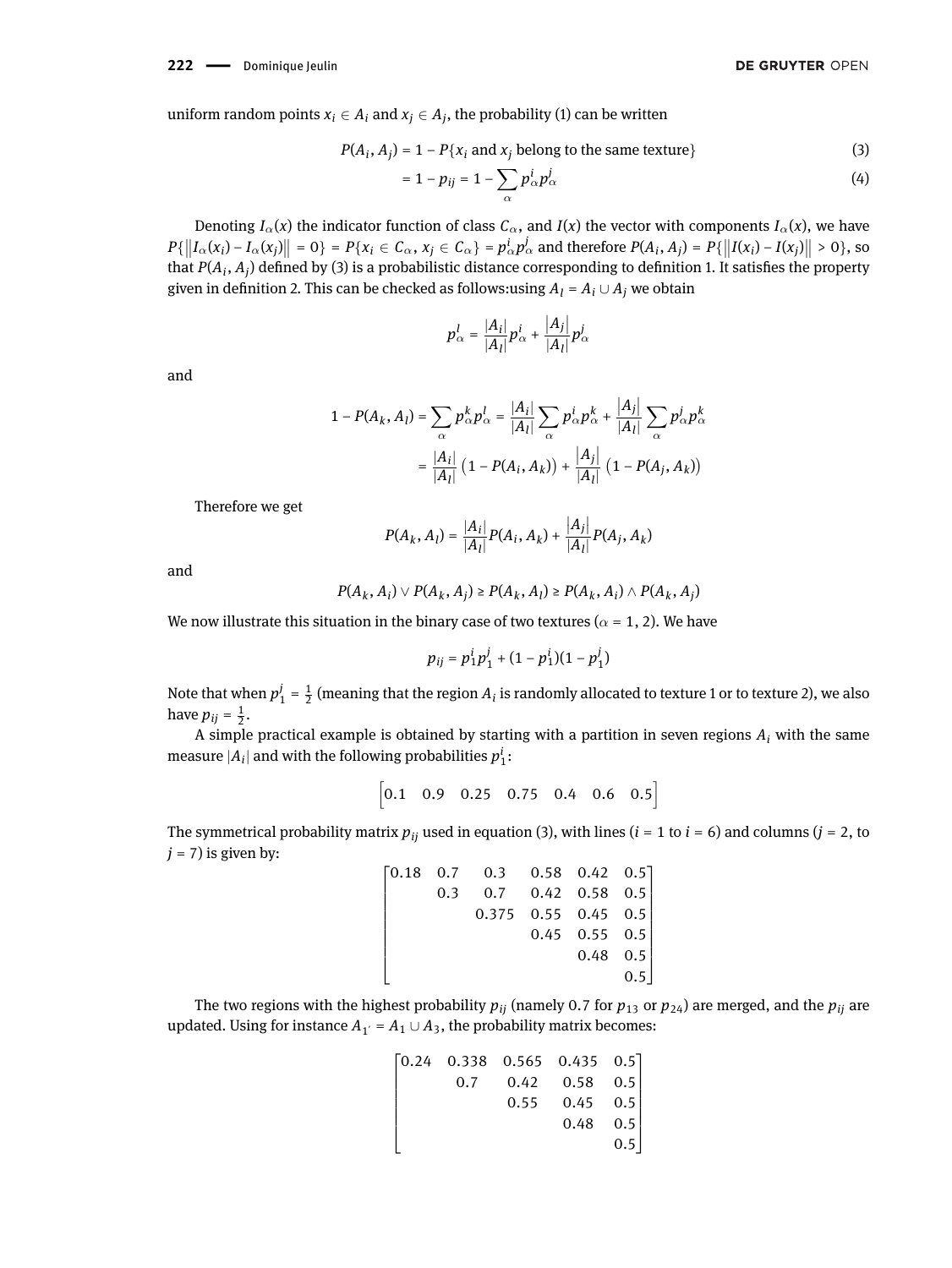Setting now  $A_{2'} = A_2 \cup A_4$ ,  $p_{ij}$  becomes:

$$
\begin{bmatrix} 0.289 & 0.565 & 0.435 & 0.5 \\ & 0.485 & 0.515 & 0.5 \\ & & 0.48 & 0.5 \\ & & & 0.8 \end{bmatrix}
$$

In the next step regions  $A_{1}$  and  $A_{5}$  are merged (since  $p_{1}$ <sup>'</sup> is the highest probability) to obtain region  $A_{1}^{\prime\prime}$  =  $A_1$  ∪  $A_3$  ∪  $A_5$  and the probability matrix for regions  $A_{1}^{\prime\prime}$ ,  $A_{2}^{\prime}$ ,  $A_6$  and  $A_7$  becomes:

$$
\begin{bmatrix} 0.354 & 0.45 & 0.5 \\ & 0.515 & 0.5 \\ & & 0.5 \end{bmatrix}
$$

Regions  $A_{2'}$  and  $A_6$  are now merged to form  $A_{2''}$  and we are left with a segmentation of  ${\cal D}$  in two regions  $A_{1^{''}}$  and  $A_{2^{''}}$  corresponding to textures 2 and 1 respectively. Region  $A_7$  can be left unclassified or can indifferently be merged with  $A_{1'}$  or with  $A_{2''}$ . The obtained segmentation is what is expected in this very simple case, where it would have been obvious to immediately merge regions with  $p_1^i > 0.5$  (corresponding to texture 1) and regions with  $p_1^i$  < 0.5 (corresponding to texture 2).

#### **5.2.4.2 Local granulometric spectrum**

As indicated in section [3,](#page-1-0) granulometric information can be provided after transformation of the image by morphological opening or closing operations. A local granulometric spectrum can be obtained in each region  $A_i$  by averaging the components  $I_\alpha(x_i)$  or  $Z_\alpha(x_i)$  over  $A_i$ . After normalization, we obtain local granulometric spectra in classes of sizes  $C_\alpha$  where for size  $\alpha$ ,  $p^i_\alpha$  =  $P\{x_i\in\mathcal{C}_\alpha\}.$  This local classification with respect to size can be introduced in the probability [\(3\)](#page-6-0) to build a hierarchy. We can alternatively combine different granulometries, like opening and closing, for instance by linear combination as proposed in section [5.2.3,](#page-5-1) to generate a composite hierarchy.

#### <span id="page-7-0"></span>**5.2.4.3 Local orientation**

*SIENAS* ECCA CHEMATION<br>Some textures present local orientation [\[16\]](#page-17-19) which it is convenient to study from a vector field  $\overrightarrow{V}(x)$ , like for instance the gradient vector. To remove the effect of noise in the gradient, a local orientation can be extracted as follows: in every window  $K(x)$  is considered the cloud of points  $M_{\gamma}$  generated by connecting the origin to  $\overrightarrow{V}(x_\gamma)$ . The principal axes of inertia of the points  $M_\gamma$  are then extracted [\[16\]](#page-17-19). A confidence degree of the orientation is provided by the ratio of the largest eigenvalue of the inertia matrix to its trace. Working with a partition of the domain  $D$ , the same approach can be followed with the cloud of points generated by  $\overrightarrow{V}(x_i)$ ,  $x_i \in A_i$ . In a second step, we can characterize the disorientation between  $A_i$  and  $A_j$  from the scalar product  $\overrightarrow{v}_i$  between the two main eigenvectors  $\overrightarrow{V}_i$  and  $\overrightarrow{V}_j$ . We have,  $\alpha_{ij}$  being the angle between  $\overrightarrow{V}_i$  and  $\overrightarrow{V}_j$  with Euclidean norms  $\parallel$ −→  $\vec{v}_i$ and  $\parallel$ −→  $\left\| \vec{v}_j \right\|$ , for  $\Vert$ −→  $\overrightarrow{V}_i$  $\neq 0$  and  $\parallel$ −→  $\left\| \vec{v}_j \right\|$ ≠0:

> $\cos^2 \alpha_{ij} =$  −→  $\overrightarrow{V}_i \cdot \overrightarrow{V}$  $\overrightarrow{V}_j$ <sup>2</sup> −→  $\overrightarrow{V}_i$  $\sqrt{2}$ −→  $\left|\vec{v}_j\right|$ 2

The value  $\cos^2\alpha_{ij}$  is a proximity index between orientations of regions  $A_i$  and  $A_j$ , while 1 –  $\cos^2\alpha_{ij}$  is an angular distance, which can be used in a similar way as  $P(A_i, A_j)$  to build an orientation based segmentation, starting from a partition.

An alternative way to account for the disorientation between two regions is to use the probability distribution of the quantity  $(1 - \cos^2 \alpha_{ij})$  obtained for  $\overrightarrow{V}(x_i)$  and  $\overrightarrow{V}(x_j)$ , when  $x_i$  and  $x_j$  are independent uniform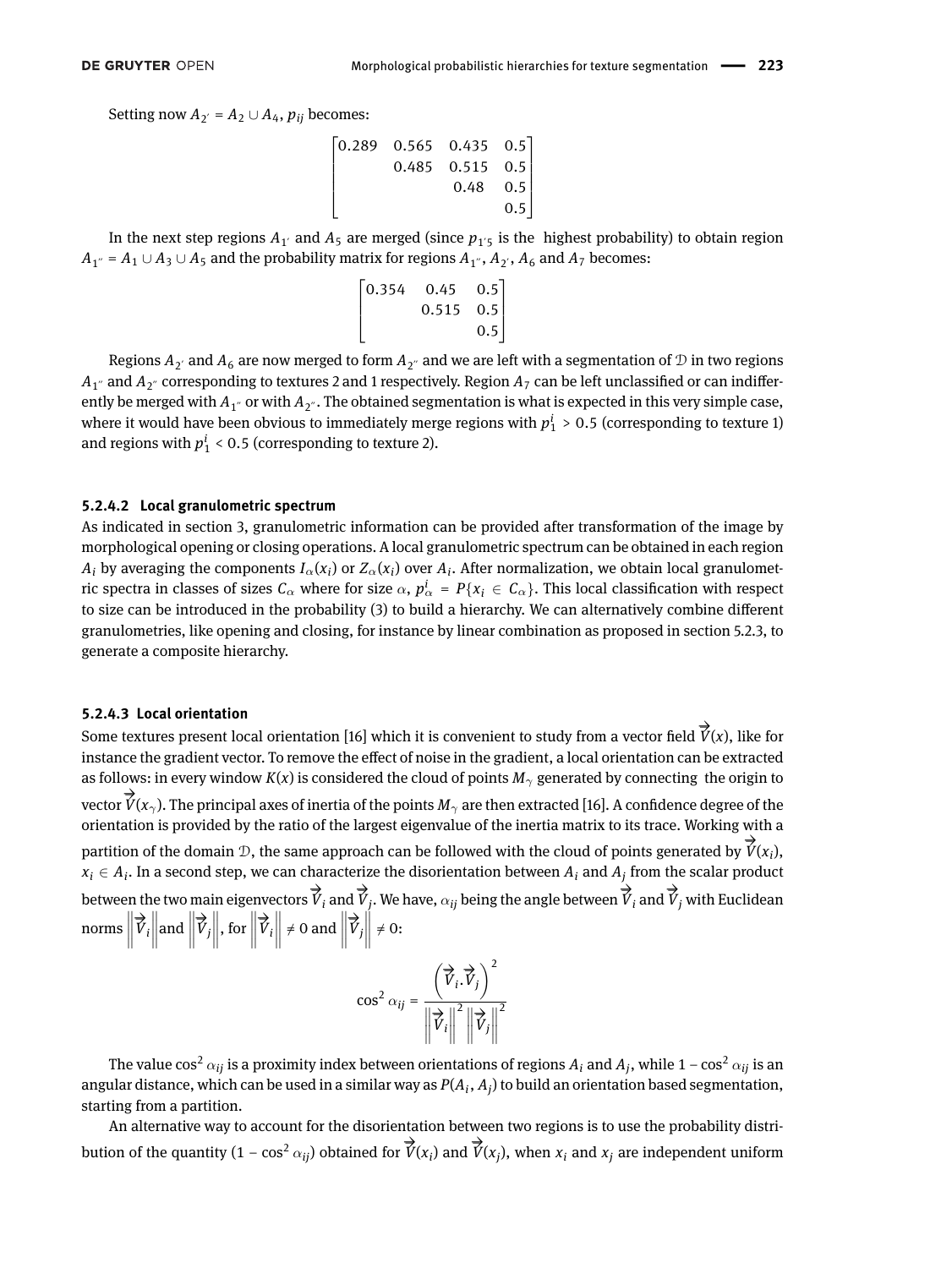points in  $A_i$  and  $A_j$ . We can define an orientational probabilistic distance  $P(A_i, A_j, d) = P\left\{(1-\cos^2\alpha_{ij}) \ge d\right\}$ . In the presence of pixels with a weak gradient  $\overrightarrow{V}$  it may be wise to exclude them from the calculation of the orientational probabilistic distance, since the computation of  $\cos^2\alpha_{ii}$  is ill-defined in that case. Alternatively, we can use the probability distribution of the random variable  $(\overrightarrow{V})$ →<br> $\overrightarrow{V}_i$ .  $\overrightarrow{V}$  $\left(\overrightarrow{V}_j\right)^2$ .

## **5.3 Higher order probabilistic segmentation**

In the previous section, the fusion construction of a hierarchy was limited to the fusion of pairs of regions, restricting to second order probabilities  $P(A_i, A_j)$  and generating binary trees. This can be easily extended to higher order probabilities, to produce more general trees and hierarchies. The resulting aggregation process can be accelerated, as compared to the binary case, at a marginal computational cost.

Consider *m* regions  $A_{i_1}, A_{i_2},..., A_{i_m}$ . For every pair  $A_{i_k}, A_{i_l}$  independent uniform random points  $x_{i_k}, x_{i_l}$ and the independent random variables  $||Z(x_{i_k}) - Z(x_{i_l})||$  are generated. We decide to merge the *m* regions when

<span id="page-8-1"></span><span id="page-8-0"></span>
$$
\left(\vee_{i_k,i_l}\left\|Z(x_{i_k})-Z(x_{i_l})\right\|\right)\leq d.
$$

The probability of this event is given by:

$$
P\left\{\vee_{i_k, i_l} ||Z(x_{i_k}) - Z(x_{i_l})|| < d\right\} = \prod_{i_k, i_l} P\left\{||Z(x_{i_k}) - Z(x_{j_l})|| < d\right\}
$$
\n
$$
= \prod_{i_k, i_l} (1 - P(A_{i_k}, A_{i_l}, d))
$$
\n(5)

An indexed hierarchy is obtained by sorting the probabilities [\(5\)](#page-8-0) with decreasing order. Alternatively we can use the *m* order version of the probabilistic distance sorted with increasing order:

$$
P(A_{i_1}, A_{i_2}, ..., A_{i_m}, d) = P\left\{\vee_{i_k, i_l} ||Z(x_{i_k}) - Z(x_{i_l})|| \ge d\right\}
$$
  
=  $1 - \prod_{i_k, i_l} (1 - P(A_{i_k}, A_{i_l}, d))$  (6)

For instance in the case of a ternary hierarchy the probabilities [\(5\)](#page-8-0) and [\(6\)](#page-8-1) become:

$$
P\{|Z(x_i) - Z(x_j)|| \vee ||Z(x_i) - Z(x_k)|| \vee ||Z(x_j) - Z(x_k)|| < d\}
$$
  
= (1 - P(A\_i, A\_j, d)) (1 - P(A\_i, A\_k, d)) (1 - P(A\_j, A\_k, d)) (1 - P(A\_j, A\_k, d))

and

$$
P(A_i, A_j, A_k, d) = 1 - (1 - P(A_i, A_j, d)) (1 - P(A_i, A_k, d)) (1 - P(A_j, A_k, d))
$$
\n(8)

By construction, the *m* order probabilities [\(5\)](#page-8-0) are always lower than the corresponding second order probabilities, and the  $P(A_{i_1}, A_{i_2},..., A_{i_m}, d)$  are larger than the  $P(A_i, A_j, d)$ . Once the binary probabilities *P*(*A<sup>i</sup>* , *A<sup>j</sup>* , *d*) are available, it is easy to work out higher order probabilities [\(5,](#page-8-0) [6,](#page-8-1) [7,](#page-8-2) [8\)](#page-8-3). When starting from a partition with *r* regions, computing the  $C_r^m = \frac{r!}{m!(r-m)!}$  order *m* probabilities may be expensive. However this can be easily performed when restricting the fusion to adjacent regions.

When merging the *m* regions with the lowest probability

<span id="page-8-3"></span><span id="page-8-2"></span>
$$
P(A_{i_1}, A_{i_2}, ..., A_{i_m}, d)
$$

a new region  $A_l = A_{i_l} ∪ A_{i_l} ∪ ... ∪ A$  is generated. In a next step, all possible fusions of  $m-1$  regions with  $A_l$ have to be considered. We get

$$
P(A_{k1}, A_{k_2}, \ldots, A_{k_{m-1}}, A_l, d) = \frac{|A_{i_1}|}{|A_l|} P(A_{k1}, A_{k_2}, \ldots, A_{k_{m-1}}, A_{i_1}, d) + \ldots + \frac{|A_{i_{m-1}}|}{|A_l|} P(A_{k1}, A_{k_2}, \ldots, A_{k_{m-1}}, A_{i_{m-1}}, d)
$$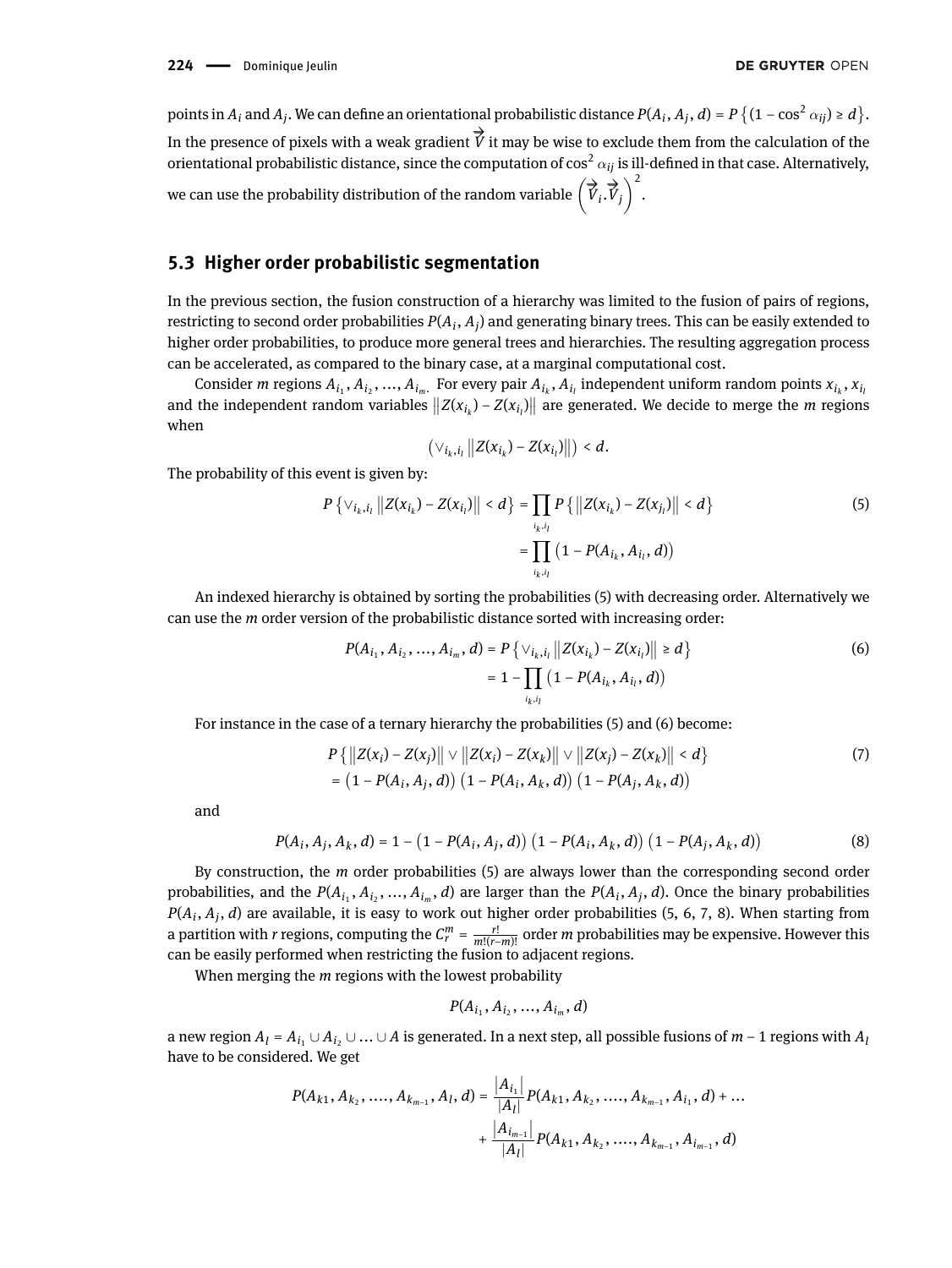so that

$$
\begin{aligned}\n\vee_{i=i_1,...i_{m-1}} P(A_{k1}, A_{k_2}, ..., A_{k_{m-1}}, A_i, d) &\ge P(A_{k1}, A_{k_2}, ..., A_{k_{m-1}}, A_l, d) \\
&\ge \wedge_{i=i_1,...i_{m-1}} P(A_{k1}, A_{k_2}, ..., A_{k_{m-1}}, A_i, d) \\
&\ge P(A_{i_1}, A_{i_2}, ..., A_{i_m}, d)\n\end{aligned}
$$

The probability  $P(A_{i_1}, A_{i_2},..., A_{i_m}, d)$  increases when merging  $m$  classes, and therefore satisfies the prop-erty given in definition [2.](#page-5-0)

The hierarchy can also be built by combining distance probabilities of various orders *m*. To illustrate this point, consider the combination of  $m = 2$  and  $m = 3$ . At a given step of the hierarchy the three regions  $A_i$ ,  $A_j$ , and  $A_k$  are merged into  $A_l = A_i \cup A_j \cup A_k$  if for any  $p$  we have

$$
P(A_i, A_j, A_k, d) < P(A_i, A_p, d)
$$
\n
$$
P(A_i, A_j, A_k, d) < P(A_j, A_p, d)
$$
\n
$$
P(A_i, A_j, A_k, d) < P(A_k, A_p, d)
$$

It comes for *p*,

$$
P(A_l, A_p, d) = \frac{|A_i|}{|A_l|} P(A_i, A_p, d) + \frac{|A_j|}{|A_l|} P(A_j, A_p, d) + \frac{|A_k|}{|A_l|} P(A_k, A_p, d)
$$

and therefore

$$
P(A_l, A_p, d) > P(A_i, A_p, d) \wedge P(A_j, A_p, d) \wedge P(A_k, A_p, d)
$$
  
> 
$$
P(A_l, A_j, A_k, d)
$$

so that the index of the hierarchy increases after the fusion of the regions  $A_i$ ,  $A_j$ , and  $A_k$ .

**Remark 5.** *There is a connection between the m order probabilistic distance and some image transformations* in the case of a digitized image. Consider a neighborhood B(x) with m pixels. The criterion  $(\vee_{i_k,i_l}||Z(x_{i_k}) - Z(x_{i_l})||)$ *becomes*

$$
Y(x) = \vee_{x_1 \in B(x), x_2 \in B(x)} ||Z(x_1) - Z(x_2)||
$$

In the case of a scalar image  $Z(x)$  we have  $Y(x) = \vee_{v \in B} Z(y) - \wedge_{v \in B} Z(y) = Z(x) \oplus B - Z(x) \oplus B$ , and  $Y(x)$  is a *standard morphological gradient.*

For a probabilistic classification of textures, the result [\(3\)](#page-6-0) is easily extended to higher orders:

$$
P(A_{i_1}, A_{i_2}, ..., A_{im}) = 1 - P\{x_{i_1}, x_{i_2}, ..., x_{i_m} \text{ belong to the same texture}\}\
$$

$$
= 1 - \sum_{\alpha} \prod p_{\alpha}^{i_1} p_{\alpha}^{i_2} ... p_{\alpha}^{i_m}
$$
(9)

This is illustrated by a short numerical example for  $r = 5$  regions and two textures, as earlier, starting from the following probabilities  $p_1^i$ :

$$
\begin{bmatrix} 0.1 & 0.9 & 0.25 & 0.75 & 0.5 \end{bmatrix}
$$

To the second order, the symmetrical probability matrix  $p_{ij}$  with lines ( $i = 1$  to  $i = 4$ ) and columns ( $j = 2$ , to  $j = 5$ ) is given by:

$$
\begin{bmatrix}\n0.18 & 0.7 & 0.3 & 0.5 \\
0.3 & 0.7 & 0.5 \\
0.375 & 0.5 \\
0.5\n\end{bmatrix}
$$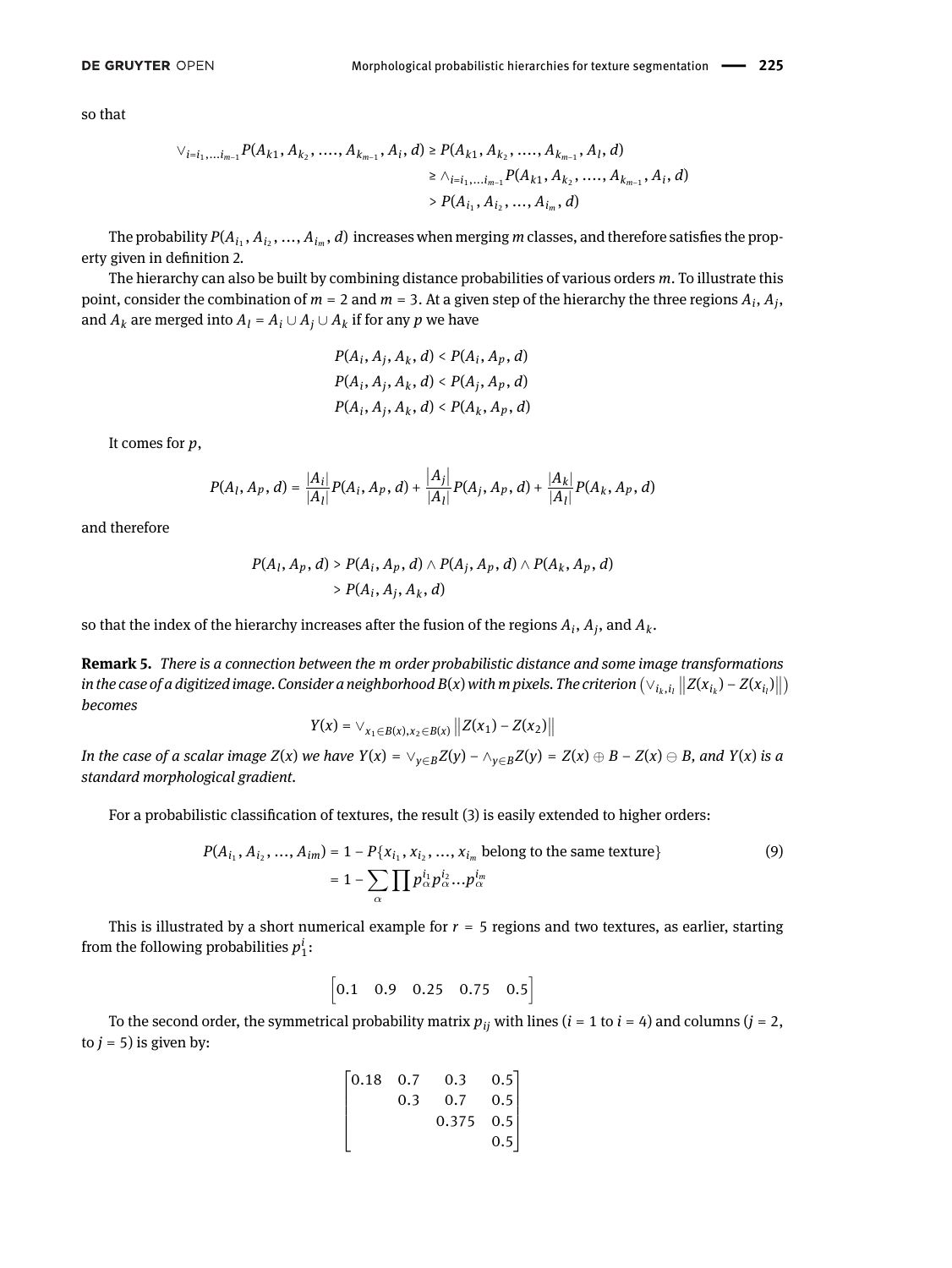We can decide to merge regions of highest probabilities  $p_{ij} = 0.7$ , namely regions  $A_1$  and  $A_3$  (with the dominant texture 2) and regions  $A_2$  and  $A_4$  (with the dominant texture 1), region  $A_5$  being left, or indifferently merged with the two groups.

To the third order, it is easy to compute the 10 following probabilities  $p_{ijk}$ :

 $\begin{bmatrix} p_{123} & p_{124} & p_{125} & p_{134} & p_{135} & p_{145} & p_{234} & p_{235} & p_{245} & p_{345} \ 0.09 & 0.09 & 0.09 & 0.1875 & 0.35 & 0.15 & 0.1875 & 0.17 & 0.35 & 0.1875 \end{bmatrix}$ 

From the highest probability  $p_{135} = p_{245} = 0.35$  we can decide to merge regions  $A_1$ ,  $A_3$  and  $A_5$  or regions  $A_2, A_4$  and  $A_5$ , which is consistent to what is expected from the probabilities  $p_1^i$  and from the second order probabilities *pij*.

## <span id="page-10-2"></span>**5.4 Probabilistic distances between sets**

As a particular case of a probabilistic distance, it is interesting to consider the distribution of the Euclidean distance  $d(x, y)$  between two random points  $x$  and  $y$ .

**Proposition 3.** Consider two uniform random points  $x$  and  $y$  located in the set  $A_i \subset \mathbb{R}^n$ . The distribution of *distances d*(*x*, *y*) *is given by*

<span id="page-10-0"></span>
$$
P\{d(x, y) < d\} = \int\limits_{A_i} \frac{|B_x(d) \cap A_i|}{|A_i|^2} dx \tag{10}
$$

*where*  $B_x(d)$  *is the ball with center x and radius d.* 

*Proof.* Given point *x* in  $A_i$ , we have  $d(x, y) < d \iff y \in B_x(d)$  and  $y \in A_i$ . The probability of this event is given by  $\frac{|B_x(d) \cap A_i|}{|A_i|}$ . After deconditioning with respect to the uniform location of *x* in  $A_i$ , we obtain the result [\(10\)](#page-10-0).  $\Box$ 

<span id="page-10-1"></span>**Proposition 4.** Consider two uniform random points  $x \in A_i$  and  $y \in A_j$ . The distribution of distances  $d(x, y)$ *is given by*

$$
P\left\{d(x,y) < d\right\} = \int\limits_{A_i} \frac{|B_x(d) \cap A_j|}{|A_i| |A_j|} dx = \int\limits_{A_j} \frac{|B_y(d) \cap A_i|}{|A_i| |A_j|} dy \tag{11}
$$

*where*  $B_x(d)$  *is the ball with center x and radius d. By construction, it satisfies the criterion of fusion given in denition [2.](#page-5-0)*

*Proof.* Given a random point *x* in  $A_i$ , we have  $d(x, y < d \iff y \in B_x(d)$  and  $y \in A_j$ . The probability of this event is given by  $\frac{|B_x(d) \cap A_j|}{|A_j|}$ . After deconditioning with respect to the uniform location of *x* in  $A_i$ , we obtain the result [\(11\)](#page-10-1). Alternatively we can compute this probability, given a random point *y* in *A<sup>j</sup>* . The two expressions are equal since, noting  $1_{A_i}(x)$ ,  $1_{A_j}(y)$  and  $1_{B_x(d)}(y)$  the indicator functions of the sets  $A_i$ ,  $A_j$  and  $B_x(d)$ , we get:

$$
\int_{A_i} \frac{|B_x(d) \cap A_j|}{|A_i| |A_j|} dx = \frac{1}{|A_i| |A_j|} \int_{\mathbb{R}^n} 1_{A_i}(x) 1_{A_j}(y) 1_{B_x(d)}(y) dy dx
$$
  
\n
$$
= \frac{1}{|A_i| |A_j|} \int_{\mathbb{R}^n} 1_{A_i}(x) 1_{A_j}(y) 1_{B_0(d)}(y - x) dy dx
$$
  
\n
$$
= \frac{1}{|A_i| |A_j|} \int_{\mathbb{R}^n} 1_{A_i}(x) 1_{A_j}(y) 1_{B_y(d)}(x) dy dx \int_{A_j} \frac{|B_y(d) \cap A_i|}{|A_i| |A_j|} dy
$$

 $\Box$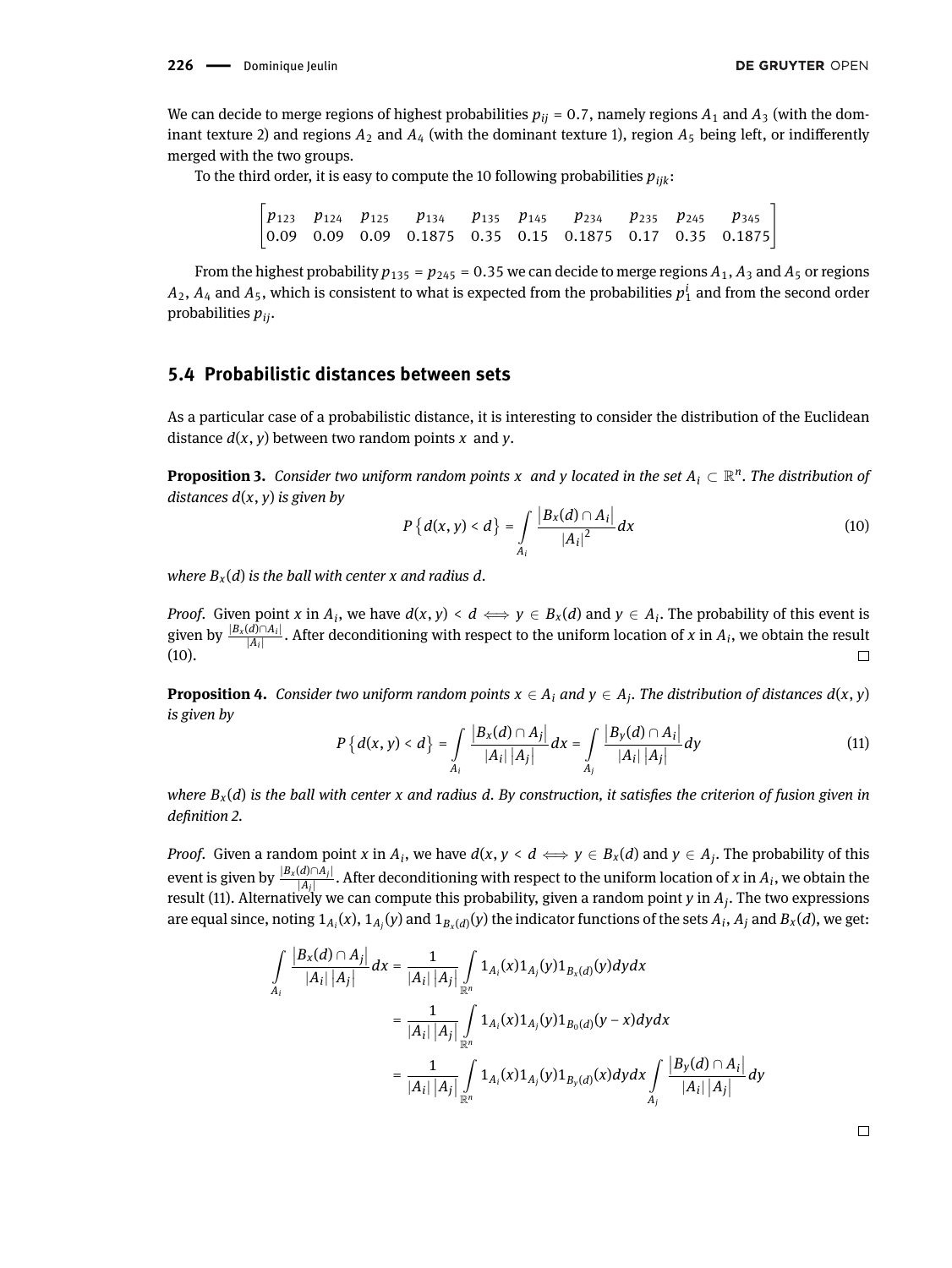The probability distributions [\(10\)](#page-10-0) and [\(11\)](#page-10-1) involve average values of the measures  $|B_x(d) \cap A_i|, |B_x(d) \cap A_j|$ and  $|B_y(d) \cap A_i|$ . In practice, they can be estimated from sampling the locations of the ball  $B_x(d)$ . These probabilities of distances can be used for some morphological characterization of each set *A<sup>i</sup>* and for each pair  $A_i$ ,  $A_j$ . When considering  $m$  regions in a fine partition, they allow us the calculation of  $m$  order probabilities, after introduction in the probability given in [\(5\)](#page-8-0) to calculate  $P\left\{\vee_{i_k,i_l}d(x_{i_k},x_{i_l})< d\right\}.$ 

These probabilities of distance between sets carry some morphological content on the partition, which can be introduced in a hierarchical segmentation based on the shape and spatial distribution of regions *A<sup>i</sup>* . For a given pair of regions  $A_i$  and  $A_j$ , the probability of fusion decreases when their spatial separation increases, so that the process promotes the fusion of neighbour regions. This information can be combined with the previously defined probability distances with a textural content.

Another way to introduce morphological data on regions of the partition is obtained by the introduction of random markers.

## **5.5 Use of random markers**

Following the approach proposed for the stochastic watershed [\[2\]](#page-17-14) we can use random markers to randomly select regions for which the previous probabilistic segmentation will be performed. Doing this, some morphological content on the regions of the hierarchy and on their location in  $D$  is accounted for, in addition to the previous probabilistic textural information. The aim of this section is to calculate the probability  $P_R(A_i, A_j)$ of selection of two regions  $(A_i, A_j)$  by random markers. We follow the results introduced in [\[15\]](#page-17-15).

#### **5.5.1 Reminder on random allocation of germs**

We use  $n_g$  random points (or germs)  $x_k$  with independent uniform distributions in the domain  $D$  containing  $r$  regions. The probability  $p_i$  for a germ to fall in  $A_i$  is given by

$$
p_i = \frac{|A_i|}{|\mathcal{D}|}
$$
, with  $\sum_{i=1}^r p_i = 1$ .

By construction, the allocation of germs in the regions of a partition follows a multinomial distribution (*N<sup>i</sup>* being the random number of germs in *A<sup>i</sup>* ) with multivariate generating function:

$$
G(s_1, s_2, ..., s_r) = E\left\{s_1^{N_1}s_2^{N_2}...s_r^{N_r}\right\}
$$

Starting with  $n_g = 1$  (use of a single germ):

$$
G_1(s_1, s_2, ..., s_r) = p_1s_1 + p_2s_2 + ... + p_r s_r
$$

For  $n_g \geq 1$ , the numbers  $N_i$  are the sum of *n* independent binary random variables, and

$$
G_{n_g}(s_1, s_2, ..., s_r) = G_1(s_1, s_2, ..., s_r)^{n_g} = (p_1s_1 + p_2s_2 + ... + p_r s_r)^{n_g}
$$

so that

$$
P\{N_1 = k_1, N_2 = k_2, ..., N_r = k_r\} = \frac{n_g!}{k_1!k_2!...k_r!}p_1^{k_1}p_2^{k_2}...p_r^{k_r}
$$
\nwith  $k_1 + k_2 + ... + k_r = n_g$ 

\n(12)

An interesting case is asymptotically obtained when  $|\mathcal{D}| \to \infty$  and  $n_g \to \infty$ , with  $\frac{n_g}{|\mathcal{D}|} \to \theta$ . For these conditions, the multinomial distribution converges towards the multivariate Poisson distribution. We have:

$$
\begin{aligned} \log G_{n_g}(s_1, s_2, ..., s_r) &= n_g \log \left( p_1 s_1 + p_2 s_2 + ... + p_r s_r \right) \\ &= n_g \log (1 + p_1(s_1 - 1) + p_2(s_2 - 1) + ... + p_r(s_r - 1)) \end{aligned}
$$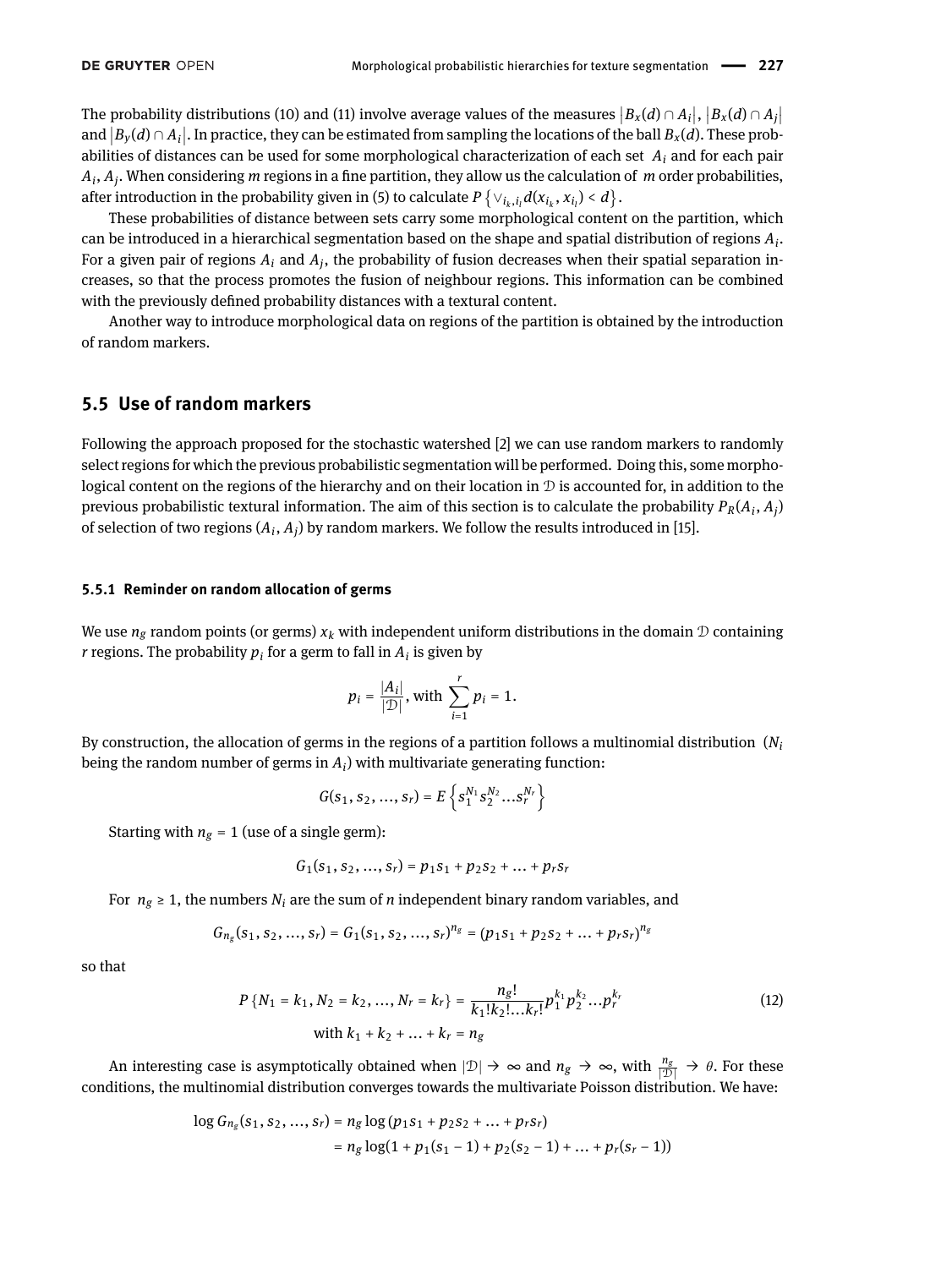and

$$
\log G_{n_g}(s_1, s_2, ..., s_r) \rightarrow \theta |A_1| (s_1 - 1) + \theta |A_2| (s_2 - 1) + ... + \theta |A_r| (s_r - 1)
$$

so that:

$$
\lim_{n_g \to \infty} G_{n_g}(s_1, s_2, ..., s_r) = \pi_{i=1}^{i=r} \exp(\theta |A_i| (s_i - 1))
$$

The random numbers  $N_1, N_2, ..., N_r$  are independent Poisson random variables with intensities  $\theta_i$  =  $\theta |A_i|$ :

$$
P\{N_i = k\} = \frac{\theta_i^k}{k!} \exp(-\theta_i)
$$
 (13)

Using Poisson points as markers, the number of germs for each realization follows a Poisson distribution with parameter  $\theta$  |D|.

### **5.5.2 Calculation of the probability** *PR***(***A<sup>i</sup>* **,** *A<sup>j</sup>* **) for point markers**

Random markers are used to select regions of a partition by reconstruction. With this process, the reconstructed regions for any realization of the random germs are left intact, while regions without germs are merged. Considering many realizations of the germs, we can compute the probability *PR*(*A<sup>i</sup>* , *A<sup>j</sup>* ) for the two regions to remain separate.

**Proposition 5.** *For n<sup>g</sup> independent uniformly distributed random germs, the probability PR*(*A<sup>i</sup>* , *A<sup>j</sup>* ) *for the two regions A<sup>i</sup>* , *A<sup>j</sup> to remain separate is given by:*

<span id="page-12-0"></span>
$$
P_R(A_i, A_j) = 1 - (1 - p_i - p_j)^{n_g}
$$
\n(14)

*Proof.* The pair  $(A_i, A_j)$  is merged  $\Longleftrightarrow \{N_i = 0 \text{ and } N_j = 0\} \Longleftrightarrow N_i + N_j = 0 \Longleftrightarrow N(A_i \cup A_j) = 0.$  $\Box$ 

Working on images, the probabilities  $P_R(A_i, A_j)$  computed for all pairs  $(A_i, A_j)$  are easily ranked in increasing order. A hierarchical fusion of regions is obtained by starting with the lowest probability  $P_R(A_i, A_j)$ . After fusion of two regions with  $A_l = A_i \cup A_j$  the probabilities  $P_R(A_k, A_l)$  are updated. The pair  $(A_k, A_l)$  is merged  $\Longleftrightarrow \{N_k = 0 \text{ and } N_l = 0\} \Longleftrightarrow N_k + N_l = 0 \Longleftrightarrow N(A_k \cup A_l) = 0 \Longleftrightarrow N(A_i \cup A_j \cup A_k) = 0.$  We get:

$$
P_R(A_k, A_l) = 1 - (1 - p_i - p_j - p_k)^{n_g} > P_R(A_i, A_j)
$$

and the probability  $P_R(A_k, A_l)$  is increasing with respect to the fusion of regions as in definition [2.](#page-5-0)

In general no conditions of connectivity or of adjacency of regions are required for the fusion process. It is easy to force the connectivity by working on connected components of regions, or to limit the fusion to adjacent regions.

The random germs can be generated by a Poisson point process.

**Proposition 6.** For Poisson point germs with intensity  $\theta$ , the probability  $P_R(A_i, A_j)$  for the two regions  $A_i, A_j$ *to remain separate is given by:*

<span id="page-12-1"></span>
$$
P_R(A_i, A_j) = 1 - \exp\left[-\theta\left(|A_i| + |A_j|\right)\right] \tag{15}
$$

and  $P_R(A_k, A_l)$  is increasing with respect to the fusion of regions as in definition [2.](#page-5-0)

The morphological content in the probabilities [\(14,](#page-12-0) [15\)](#page-12-1) only depends on the Lebesgue measure (area in  $\mathbb{R}^2$  and volume in  $\mathbb{R}^3$ ) of regions. It increases with the measure of regions, larger regions resisting more to fusion. For a pair of regions,  $P_R(A_i, A_j)$  is maximal when  $|A_i| = |A_j|$ , so that the random markers hierarchy tends to generate by fusion regions with homogeneous sizes, the regions with lower measure disappearing first.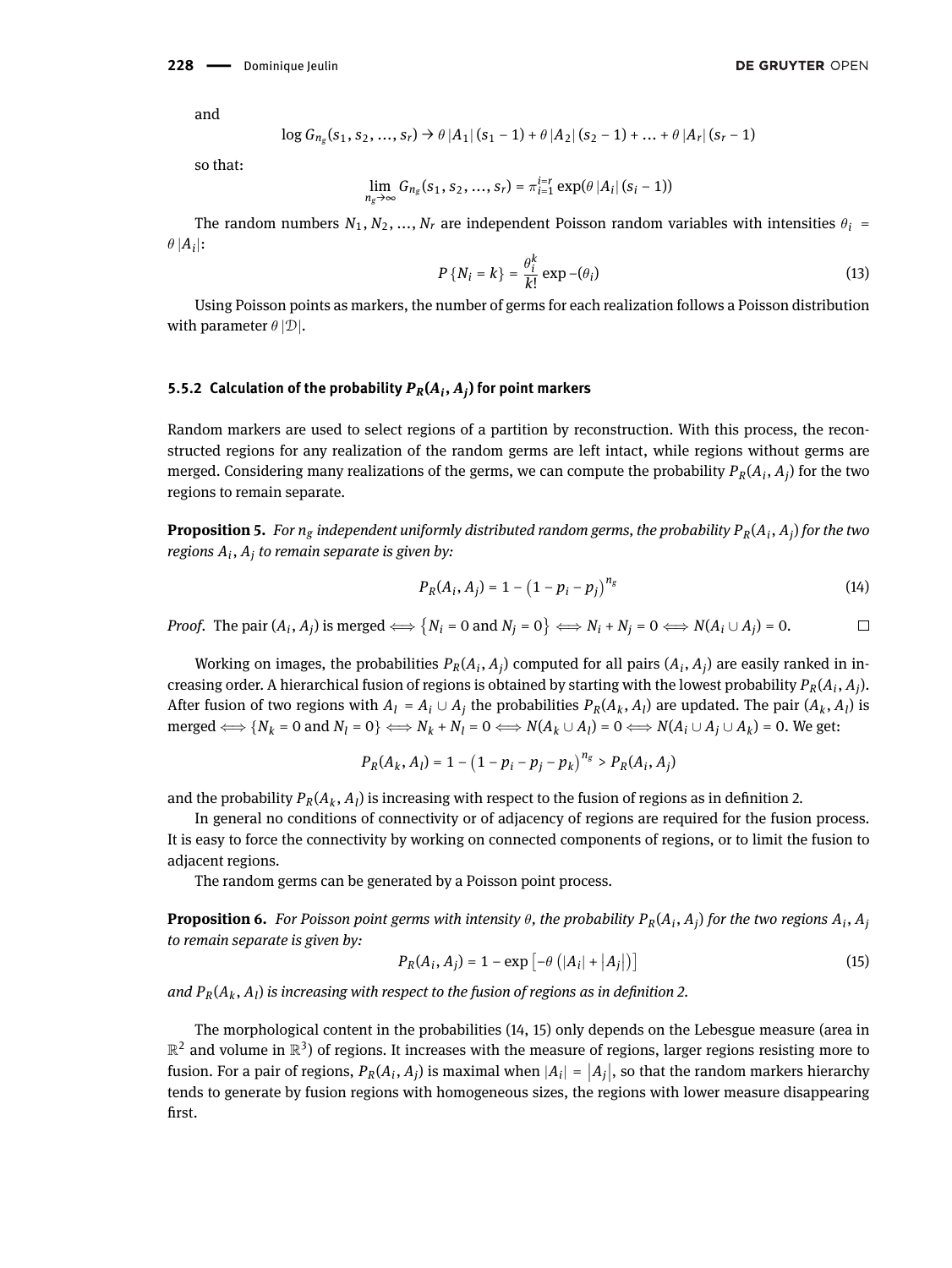## **5.5.3 Calculation of the probability** *PR***(***A<sup>i</sup>* **,** *A<sup>j</sup>* **) for Poisson lines and Poisson flats markers**

It can be interesting to obtain other weightings of regions with a probabilistic meaning, like the perimeter in  $\mathbb{R}^2$  or the surface area in  $\mathbb{R}^3$ . Restricting to the Poisson case, it is easy to make this extension, provided use is made of appropriate markers. For this purpose, we will consider now isotropic Poisson lines in  $\mathbb{R}^2$ , isotropic Poisson planes and Poisson lines in  $\mathbb{R}^3$  [\[14,](#page-17-20) [22\]](#page-17-21). Oriented Poisson lines in  $\mathbb{R}^3$  were used as markers in the context of the stochastic watershed (and so with another type of probability), and applied to the segmentation of granular structures [\[10\]](#page-17-17).

**Proposition 7.** Consider stationary isotropic Poisson lines with intensity  $\lambda$  as random markers in  $\mathbb{R}^2$ . The probability  $P_R(A_i, A_j)$  for the two regions  $A_i, A_j$  to remain separate is expressed as a function of the average projected *length l of the projection of A<sup>i</sup>* ∪ *A<sup>j</sup> in directions* ω*:*

$$
P_R(A_i, A_j) = 1 - \exp\left[-\lambda \int\limits_0^{\pi} l(A_i(\omega) \cup A_j(\omega))d\omega\right]
$$
 (16)

 $\mathcal{A}_i \cup A_j$  *is a connected set,*  $P_R(A_i, A_j)$  *is given by:* 

$$
P_R(A_i, A_j) = 1 - \exp\left[-\lambda L\left(\mathcal{C}(A_i \cup A_j)\right)\right]
$$
 (17)

 $\mathcal{C}(A_i \cup A_j)$  *is the perimeter and*  $\mathcal{C}(A_i \cup A_j)$  *is the convex hull of*  $A_i \cup A_j$ *.* 

**Proposition 8.** Consider stationary isotropic Poisson lines with intensity  $\lambda$  as random markers in  $\mathbb{R}^3$ . The probability  $P_R(A_i, A_j)$  for the two regions  $A_i, A_j$  to remain separate is expressed as a function of the average projected area A of the projection of  $A_i\cup A_j$  in directions  $\omega$ :

$$
P_R(A_i, A_j) = 1 - \exp\left[-\lambda \int\limits_0^{2\pi \text{ster}} A(A_i(\omega) \cup A_j(\omega))d\omega\right]
$$
 (18)

 $\mathcal{M}$  *M*<sub>*i*</sub>  $\cup$  *A<sub>j</sub>* is a connected set,  $P_R(A_i, A_j)$  is given by:

$$
P_R(A_i, A_j) = 1 - \exp\left[-\lambda \frac{\pi}{4} S(\mathcal{C}(A_i \cup A_j))\right]
$$
 (19)

where S is the surface area and  $\mathcal{C}(A_i\cup A_j)$  is the convex hull of  $A_i\cup A_j$ . For random markers in  $\mathbb{R}^3$  made of stationary isotropic Poisson planes with intensity  $\lambda$ , the probability  $P_R(A_i, A_j)$  for the two regions  $A_i, A_j$  to remain *separate is expressed as a function of the average projected length l of the projection of A<sup>i</sup>* ∪ *A<sup>j</sup> in directions* ω*:*

$$
P_R(A_i, A_j) = 1 - \exp\left[-\lambda \int\limits_0^{2\pi ster} l(A_i(\omega) \cup A_j(\omega))d\omega\right]
$$
 (20)

 $\omega$ hen  $A_i \cup A_j$  is a connected set, the probability  $P_R(A_i, A_j)$  is given as a function of the integral of mean curvature A *by:*

$$
P_R(A_i, A_j) = 1 - \exp\left[-\lambda A(\mathcal{C}(A_i \cup A_j))\right]
$$
 (21)

It is possible to combine various types of Poisson markers (points and lines in  $\mathbb{R}^2$ , points, planes and lines in  $\mathbb{R}^3$ ) with their own intensities. For instance, when  $A_i\cup A_j$  is a connected set in  $\mathbb{R}^2$ , we obtain:

$$
P_R(A_i, A_j) = 1 - \exp\left[-\left\{\theta\left(|A_i| + |A_j|\right) + \lambda L\left(\mathcal{C}(A_i \cup A_j)\right)\right\}\right]
$$
(22)

where a weighting by the area and the perimeter of the regions acts for the segmentation. Similarly in  $\mathbb{R}^3$  is introduced a weighting of the volume, and the surface area and integral of mean curvature of  $\mathcal{C}(A_i \cup A_j)$  in the process of segmentation.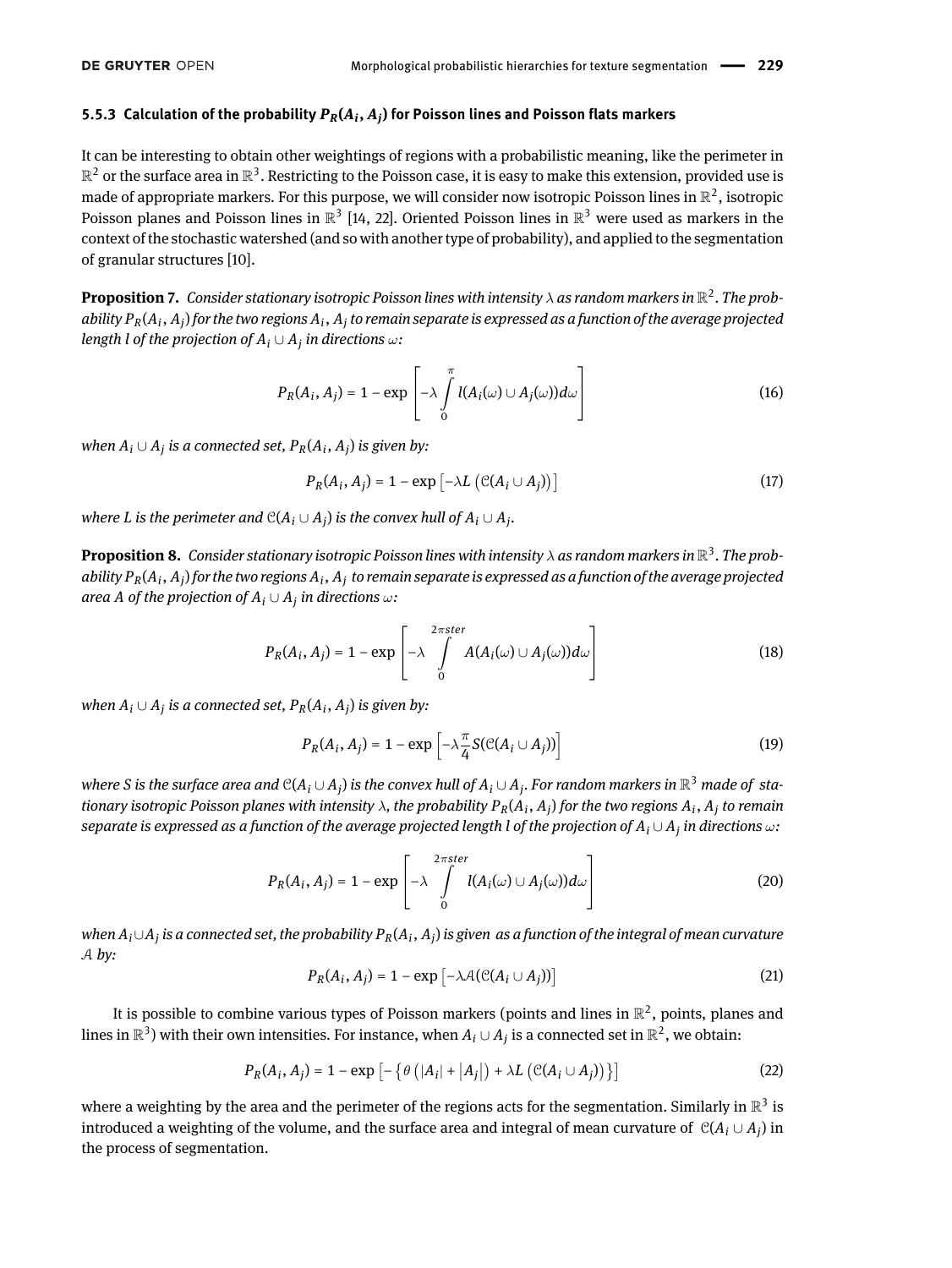### **5.5.4 Calculation of the probability** *PR***(***A<sup>i</sup>* **,** *A<sup>j</sup>* **) for compact markers**

Further morphological information on the regions can be accounted for when introducing compact random markers (not necessarily connected). In the process of selection of regions of a partition by reconstruction, point markers are replaced by a compact grain *A* ′ located on Poisson points, and generating a Boolean model *A*. We have:

**Proposition 9.** For compact markers A $^{'}$  generating a Boolean model with intensity  $\theta$ , the probability  $P_R(A_i, A_j)$ *for the two regions A<sup>i</sup>* , *A<sup>j</sup> to remain separate is given by:*

$$
P_R(A_i, A_j) = 1 - \exp\left[-\theta \left| (\check{A}_i \oplus A') \cup (\check{A}_j \oplus A')\right|\right] = 1 - \exp\left[-\theta \left( \left| \check{A}_i \oplus A' \right| + \left| \check{A}_j \oplus A' \right| - \left| (\check{A}_i \oplus A') \cap (\check{A}_j \oplus A')\right|\right)\right]
$$
\n(23)

*Proof.* The pair  $(A_i, A_j)$  is merged  $\Longleftrightarrow A_i \cup A_j$  is outside the Boolean model with primary grain  $A^{'}$ . The ex-pression [\(23\)](#page-14-0) is the Choquet capacity *T*(*K*) of the Boolean model when  $K = A_i \cup A_j$ .  $\Box$ 

The compact markers can be random sets (for instance spheres wit a random radius). In that case, the measures  $\parallel$  are replaced by their mathematical expectations with respect to the random set  $A^{'}.$  Using for  $A^{'}$  a ball with radius  $\rho$ ,  $P_R(A_i, A_j)$  increases until a constant value when the distance between  $A_i$  and  $A_j$  increases from 0 to  $2\rho$ : the probability to merge two regions is higher when their distance is lower.

#### **5.5.5 Combination of textural and of morphological information**

We can now combine the use of random markers, conveying morphological content on the partition and on its evolution in the hierarchy, to the previous textural content (probabilistic distance, or local probability information. For instance, we can decide to merge two regions when they are not reconstructed by markers (with a marker dependent probability  $1 - P_R(A_i, A_j)$ ) and the textures they enclose are similar (with a probability  $1 - P(A_i, A_j, d)$ ). In this context the probability  $p_{ij}$  [\(1\)](#page-3-0) becomes

<span id="page-14-1"></span><span id="page-14-0"></span>
$$
P(A_i, A_j) = \Phi(P_R, P_d)(A_i, A_j)
$$
  
=  $P_R(A_i, A_j) + P(A_i, A_j, d) - P_R(A_i, A_j)P(A_i, A_j, d)$  (24)

By construction, this composite probability is increasing with respect to the fusion of regions as in definition [2,](#page-5-0) and will generate a hierarchy for the segmentation, by updating each terms of [\(24\)](#page-14-1) according to the previous rules.

Alternatively, the probabilities of distance between sets introduced in section [5.4](#page-10-2) can replace  $P_R(A_i, A_j)$ in the formulation [\(24\)](#page-14-1).

Other textural information can be introduced in the probability [\(24\)](#page-14-1), such as orientational information, as discussed in section [5.2.4.3,](#page-7-0) or extinction values: in the case of watershed segmentation, the flooding algorithm relies on the minimal values  $z_{ij}$  of the function to be flooded, for instance grad  $(Z(x))$ , on boundaries  $A_{ij}$ between adjacent regions  $A_i$  and  $A_j$ . Let  $F(z)$  be the cumulative distribution function of the extinction values. It is equivalent to sort the values  $z_{ij}$  or  $F(z_{ij})$ , since the distribution function is a monotonous transformation of data. Using *F*( $z_{ij}$ ) instead of  $z_{ij}$  gives a probabilistic content to the flooding. In this context, 1 – *F*( $z_{ij}$ ) is a probabilistic distance between  $A_i$  and  $A_j$ . Consider the regions  $A_i$ ,  $A_j$  and  $A_k$ .  $A_j$  and  $A_k$  are merged by flooding, if  $z_{ik} < z_{ij}$  and  $z_{ik} < z_{ik}$ , and consequently  $z_{ik} < z_{ij} \wedge z_{ik}$ . After fusion, we obtain  $A_l = A_j \cup A_k$  and  $z_{il} = z_{ij} \wedge z_{ik}$ . Therefore, the probabilistic distance 1 – *F*( $z_{il}$ ) increases by fusion, as required in definition [2.](#page-5-0) Combining this probabilistic distance to the various probabilities  $P_R(A_i, A_j)$  generated by random markers provides a hierarchical segmentation, even outside of the field of textures. This hierarchical segmentation resulting from a progressive fusion of adjacent regions is close to the segmentation given by the stochastic watershed, but remains different.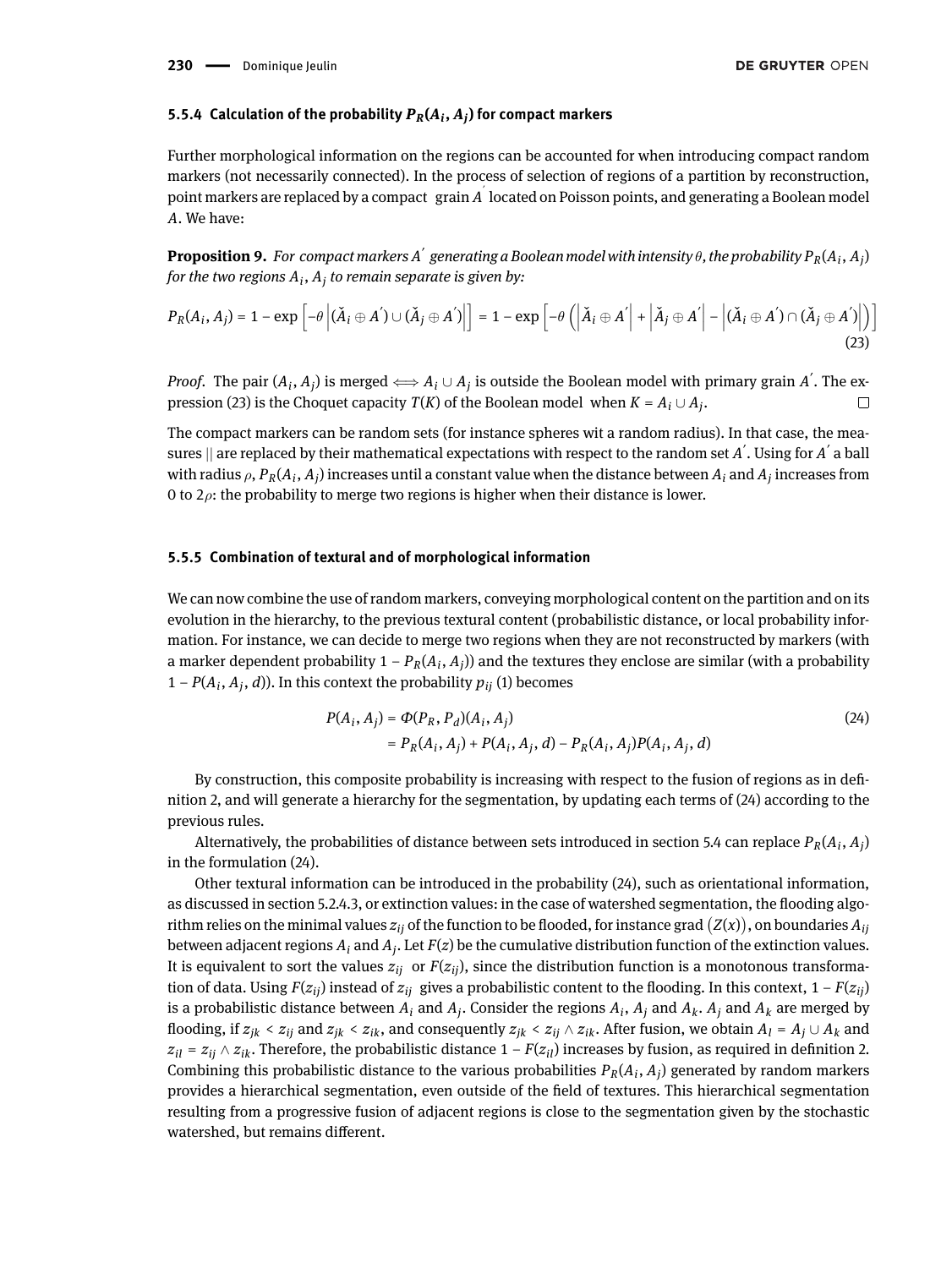## **5.6 Random markers and higher order fusion of regions**

We now consider random germs and decide that regions without germs are merged. For the fusion of *m* regions, the previous second order results are easily extended.

**Proposition 10.** For  $n_g$  independent uniformly distributed random germs, the probability  $P_R(A_{i_1}, A_{i_2},..., A_{i_m})$ for the  $m$  regions  $A_{i_1}, A_{i_2},..., A_{i_m}$  to remain separate is given by:

$$
P_R(A_{i_1}, A_{i_2}, ..., A_{i_m}) = 1 - \left(1 - p_{i_1} - p_{i_2} - \dots - p_{i_m}\right)^{n_g}
$$
\n(25)

*Proof.* The regions  $A_{i_1}, A_{i_2},..., A_{i_m}$  are merged  $\Longleftrightarrow$ 

$$
\{N_{i_1} = 0 \text{ and } N_{i_2} = 0 \text{ and } \dots N_{i_m} = 0\}
$$
  

$$
\iff N_{i_1} + N_{i_2} + \dots + N_{i_m} = 0 \iff N(A_{i_1} \cup A_{i_2} \cup \dots \cup A_{i_m}) = 0.
$$

A hierarchical fusion of regions is obtained by starting with the lowest probability  $P_R(A_{i_1}, A_{i_2},..., A_{i_m})$ . After fusion of m regions with  $A_l = A_{i_1} \cup A_{i_2} \cup ... \cup A_{i_m}$  the probabilities  $P_R(A_{i_1}, A_{i_2}, ..., A_{i_m})$  are updated. The regions  $(A_{k1}, A_{k_2}, \ldots, A_{k_{m-1}}, A_l)$  are merged

$$
\iff \{N_{k_1} = 0, N_{k_2} = 0, ..., N_{k_{m-1}} = 0 \text{ and } N_l = 0\}
$$
  

$$
\iff N_{k_1} + N_{k_2} + ... + N_{k_{m-1}} + N_l = 0
$$
  

$$
\iff N(A_{k_1} \cup A_{k_2}, \cup ... \cup A_{k_{m-1}} \cup A_l) = 0.
$$

We get:

$$
P_R(A_{k1}, A_{k_2}, \ldots, A_{k_{m-1}}, A_l) = 1 - (1 - p_{i_1} - p_{i_2} - \ldots - p_{i_m} - p_{k_1} - p_{k_2} - \ldots - p_{k_{m-1}})^{n_g}
$$
  
>  $P_R(A_{i_1}, A_{i_2}, \ldots, A_{i_m})$ 

and the probability  $P_R(A_{i_1}, A_{i_2},..., A_{i_m})$  is increasing with respect to the fusion of regions as in definition [2.](#page-5-0)

The extension of previous results to various markers (Poisson points, compact markers, Poisson lines or Poisson planes) is straightforward. We get the following results.

**Proposition 11.** *For Poisson point germs with intensity* θ*, the probability*

$$
P_R(A_{i_1}, A_{i_2}, ..., A_{i_m})
$$

for the  $m$  regions  $A_{i_1}, A_{i_2},..., A_{i_m}$  to remain separate is given by:

$$
P_R(A_{i_1}, A_{i_2}, ..., A_{i_m}) = 1 - \exp\left[-\theta\left(\left|A_{i_1}\right| + \left|A_{i_2}\right| + ... + \left|A_{i_m}\right|\right)\right] \tag{26}
$$

and  $P_R(A_{i_1}, A_{i_2},..., A_{i_m})$  is increasing with respect to the fusion of regions as in definition [2.](#page-5-0)

**Proposition 12.** *For compact markers A* ′ *generating a Boolean model with intensity* θ*, the probability*

$$
P_R(A_{i_1}, A_{i_2}, ..., A_{i_m})
$$

for the  $m$  regions  $A_{i_1}, A_{i_2},..., A_{i_m}$ to remain separate is given by:

$$
P_R(A_{i_1}, A_{i_2}, ..., A_{i_m}) = 1 - \exp\left[-\theta \left| (\check{A}_{i_1} \oplus A') \cup (\check{A}_{i_2} \oplus A') \cup ... \cup (\check{A}_{i_m} \oplus A')\right|\right]
$$
(27)

**Proposition 13.** Consider stationary isotropic Poisson lines with intensity  $\lambda$  as random markers in  $\mathbb{R}^2$ . The *probability*

$$
{\cal P}_{\cal R}(A_{i_1},A_{i_2},...,A_{i_m})
$$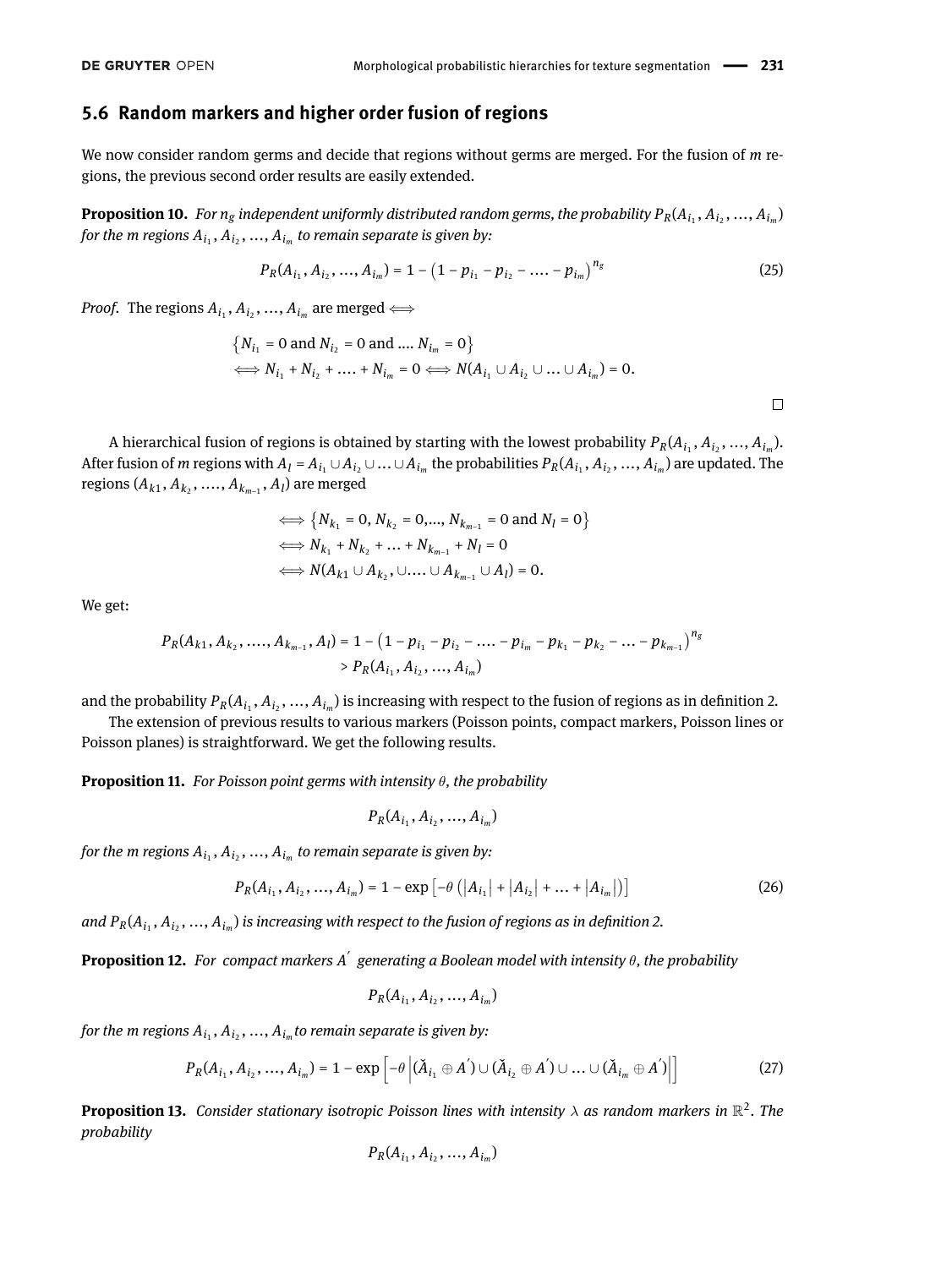for the m regions  $A_{i_1},A_{i_2},...,A_{i_m}$  to remain separate is expressed as a function of the average projected length  $l$  *of the projection of*  $A_{i_1} \cup A_{i_2} \cup ... \cup A_{i_m}$  *in directions*  $\omega$ *:* 

$$
P_R(A_{i_1}, A_{i_2}, ..., A_{i_m}) = 1 - \exp\left[-\lambda \int\limits_0^{\pi} l(A_{i_1}(\omega) \cup A_{i_2}(\omega) \cup ... \cup A_{i_m}(\omega))d\omega\right]
$$
(28)

 $\emph{when }$   $A_{i_1}$  ∪  $A_{i_2}$  ∪  $...$  ∪  $A_{i_m}$  is a connected set, it is given by:

$$
P_R(A_{i_1}, A_{i_2}, ..., A_{i_m}) = 1 - \exp\left[-\lambda L\left(\mathcal{C}(A_{i_1} \cup A_{i_2} \cup ... \cup A_{i_m})\right)\right]
$$
(29)

where L is the perimeter and  $\mathbb{C}(A_{i_1}\cup A_{i_2}\cup...\cup A_{i_m})$  is the convex hull of  $A_{i_1}\cup A_{i_2}\cup...\cup A_{i_m}.$ 

**Proposition 14.** Consider stationary isotropic Poisson lines with intensity  $\lambda$  as random markers in  $\mathbb{R}^3$ . The *probability*

$$
P_R(A_{i_1}, A_{i_2}, ..., A_{i_m})
$$

for the m regions  $A_{i_1},A_{i_2},...,A_{i_m}$  to remain separate is expressed as a function of the average projected area A  $\delta$  *of the projection of*  $A_{i_1} \cup A_{i_2} \cup ... \cup A_{i_m}$  *in directions*  $\omega$ *:* 

$$
P_R(A_{i_1}, A_{i_2}, ..., A_{i_m}) = 1 - \exp\left[-\lambda \int\limits_{0}^{2\pi \text{ster}} A(A_{i_1}(\omega) \cup A_{i_2}(\omega) \cup ... \cup A_{i_m}(\omega))d\omega\right]
$$
(30)

 $\emph{when }$   $A_{i_1}$  ∪  $A_{i_2}$  ∪  $...$  ∪  $A_{i_m}$  is a connected set, it is given by:

$$
P_R(A_{i_1}, A_{i_2}, ..., A_{i_m}) = 1 - \exp\left[-\lambda \frac{\pi}{4} S(\mathcal{C}(A_{i_1} \cup A_{i_2} \cup ... \cup A_{i_m}))\right]
$$
(31)

*For random markers in* R <sup>3</sup> *made of stationary isotropic Poisson planes with intensity* <sup>λ</sup>*, the probability*

$$
P_R(A_{i_1}, A_{i_2}, ..., A_{i_m})
$$

for the m regions  $A_{i_1},A_{i_2},...,A_{i_m}$  to remain separate is expressed as a function of the average projected length  $l$  *of the projection of*  $A_{i_1} \cup A_{i_2} \cup ... \cup A_{i_m}$  *in directions*  $\omega$ *:* 

$$
P_R(A_{i_1}, A_{i_2}, ..., A_{i_m}) = 1 - \exp\left[-\lambda \int\limits_{0}^{2\pi ster} l(A_{i_1}(\omega) \cup A_{i_2}(\omega) \cup ... \cup A_{i_m}(\omega))d\omega\right]
$$
(32)

 $\emph{when }$   $A_{i_1}$  ∪  $A_{i_2}$  ∪  $...$  ∪  $A_{i_m}$  is a connected set, it is given by:

$$
P_R(A_{i_1}, A_{i_2}, ..., A_{i_m}) = 1 - \exp\left[-\lambda A(\mathcal{C}(A_{i_1} \cup A_{i_2} \cup ... \cup A_{i_m}))\right]
$$
(33)

As previously (cf. the combination[\(24\)](#page-14-1)), the morphological content carried by random markers can be combined to the textural content given by the probability [\(6\)](#page-8-1) in the construction of a hierarchy based on *m* order probabilities. Alternatively, *m* order probabilities of distance between regions (section [5.4\)](#page-10-2) can play the same role.

# **6 Conclusion**

The probabilistic hierarchical segmentation tools introduced in this work are flexible enough to handle various types of textures (scalar or multivariate) and their spatial distribution, by progressively merging regions of a fine partition. Combining appropriate morphological operations and texture classification, successfully implemented in previous studies on texture segmentation mentioned in the references, supervised or unsupervised texture segmentations can be obtained. A probabilistic distance between regions, carrying statistical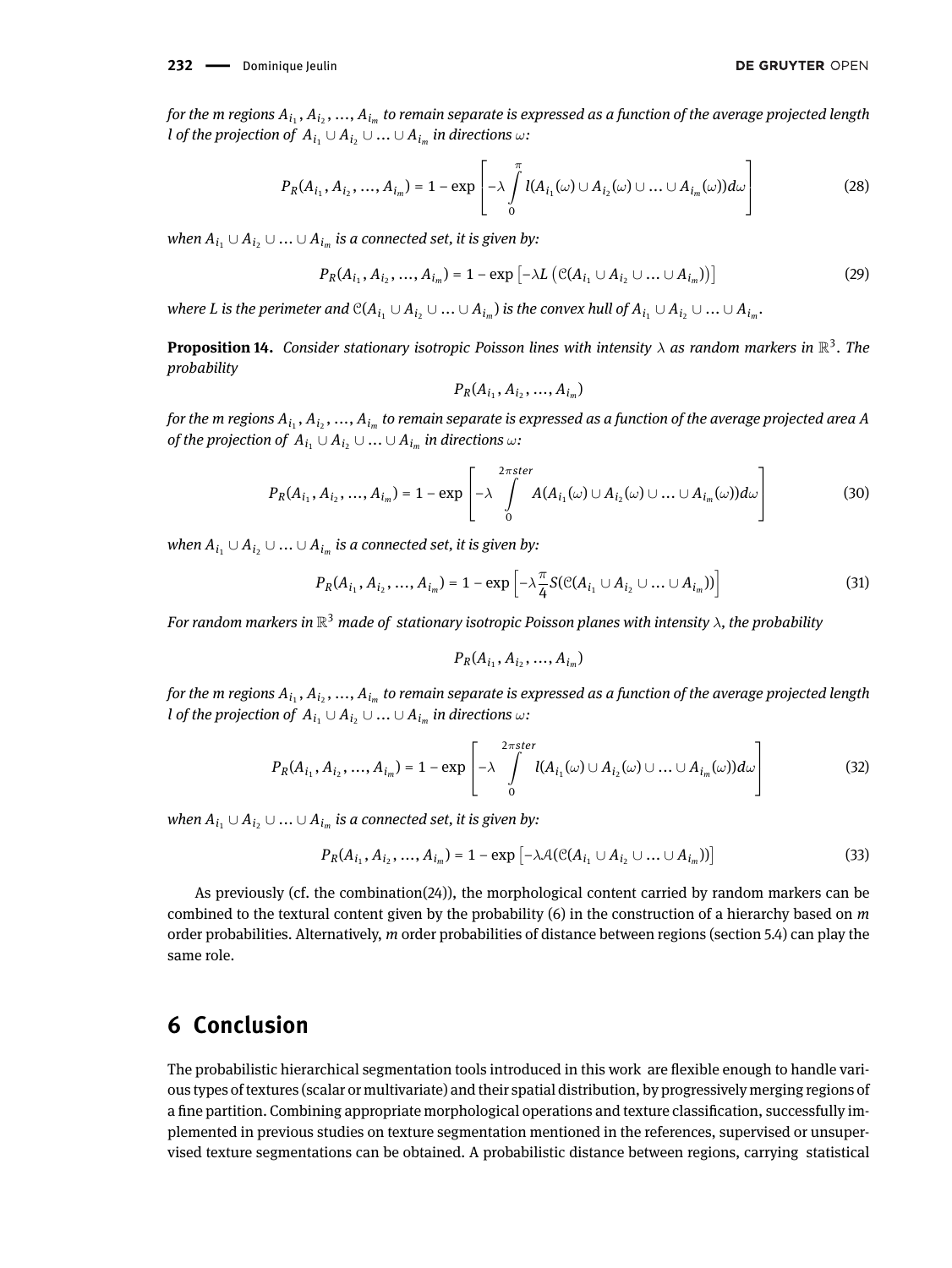information on textures, is defined. From this distance, hierarchies involving progressive binary or multiple fusions of regions with similar textures are built. Additionally, morphological information on the regions of the fine partition and on merged regions of the hierarchy can be accounted for in the process, through the use of a probabilistic distance between regions of the initial partition, or of various kinds of random markers. In each situation, the required probabilities are computed in a closed form by simple algebra, from the set of probability distributions [\(2\)](#page-3-2) estimated on the initial partition, as a function of the content and of the location of the regions of the partition evolving during the construction of the hierarchy.

# **References**

- <span id="page-17-5"></span>[1] Alpert S, Galun M, Basri R, Brandt A. (2007) Image segmentation by probabilistic bottom-up aggregation and cue integration. In Computer Vision and Pattern Recognition, CVPR'07. IEEE Conference, 1-8
- <span id="page-17-14"></span>[2] Angulo J, Jeulin D (2007) Stochastic watershed segmentation, Proc. ISMM'2007, 8th International Symposium on Mathematical Morphology, Rio de Janeiro, Brazil, October 10-13 2007, Banon G., Barrera J., Braga-Neto U. (eds), ISBN 978-85-17- 00032-4, 265-276
- <span id="page-17-9"></span>[3] Aubert A, Jeulin D (2000) Classification morphologique de surfaces rugueuses, Revue de Métallurgie - CIT/Sience et Génie des Matériaux Feb 2000 (2000), 253–262
- <span id="page-17-11"></span>[4] Benzecri JP (1973) L'analyse des données, Dunod, Paris, TIB n◦3, §3-4, pp. 133-149; TIB n◦4, §2.3, pp. 180-183
- <span id="page-17-13"></span>[5] Beucher S, Lantuéjoul Ch (1979) Use of watersheds in contour detection. In: International workshop on image processing, real-time edge and motion detection
- <span id="page-17-1"></span>[6] Cord A, Jeulin D, Bach F (2007) Segmentation of random textures by morphological and linear operators, Proc. ISMM'2007, 8th International Symposium on Mathematical Morphology, Rio de Janeiro, Brazil, October 10-13 2007, Banon G., Barrera J., Braga-Neto U. (eds), ISBN 978-85-17-00032-4, 387-398
- <span id="page-17-0"></span>[7] Cord A, Bach F, Jeulin D (2010) Texture classification by statistical learning from morphological image processing. Application to metallic surfaces, Journal of Microscopy, 239, 159-166
- <span id="page-17-18"></span>[8] Duda RO, Hart PE (1973) Pattern recognition and scene analysis, Wiley, New York, 236-237
- <span id="page-17-16"></span>[9] Gillibert L, Jeulin D (2011) Stochastic Multiscale Segmentation Constrained by Image Content, Proc. ISSM 2011, Soille P., Pesaresi M., Ouzounis G.K. (eds), Lecture Notes in Computer Science 6671, Springer Verlag, 132-142
- <span id="page-17-17"></span>[10] Gillibert L, Peyrega Ch, Jeulin D, Guipont V, Jeandin M (2012) 3D Multiscale Segmentation and Morphological Analysis of X-ray Microtomography from Cold-sprayed Coatings, Journal of Microscopy, vol. 248, Part 2, 187-199. doi: 10.1111/j.1365- 2818.2012.03655.x
- <span id="page-17-10"></span>[11] Gratin C, Vitria J, Moreso F, Seron D (1994) Texture classification using neural networks and local granulometries. In: Mathematical Morphology and its Applications to Image Processing, J. Serra and P. Soille (eds), Kluwer Academic Publishers, 309-316
- <span id="page-17-12"></span>[12] Hastie T, Tibshirani R, Friedman J (2001) The Elements of Statistical Learning, Data Mining, Inference, and Prediction, Springer pp. 544-547
- <span id="page-17-3"></span>[13] Hummel RA, Zucker SW (1983) On the Foundations of Relaxation Labeling Processes, IEEE Transactions on Pattern Analysis and Machine Intelligence, Vol. PAMI-5, N◦ 3, 267-287
- <span id="page-17-20"></span>[14] Jeulin D (1991) Modèles Morphologiques de Structures Aléatoires et de Changement d'Echelle. Thèse de Doctorat d'Etat ès Sciences Physiques, Université de Caen
- <span id="page-17-15"></span>[15] Jeulin D (2008) Remarques sur la segmentation probabiliste, N-10/08/MM, Internal report, CMM, Mines ParisTech
- <span id="page-17-19"></span>[16] Jeulin D, Moreaud M (2008) Segmentation of 2D and 3D textures from estimates of the local orientation, Image Analysis and Stereology, Vol. 27, 183-192
- <span id="page-17-2"></span>[17] Jeulin D (2015) Probabilistic Hierarchical Morphological Segmentation of Textures. In: International Symposium on Mathematical Morphology and Its Applications to Signal and Image Processing, J. A. Benediktsson, J. Chanussot, L. Najman, H. Talbot (eds), Springer International Publishing, 313-324
- <span id="page-17-7"></span>[18] Karoui I, Fablet R, Boucher J M, Augustin J M (2006) Region-based image segmentation using texture statistics and level-set methods. In Acoustics, Speech and Signal Processing, 2006. ICASSP 2006 Proceedings. 2006 IEEE International Conference, Vol. 2
- <span id="page-17-6"></span>[19] Karoui I, Fablet R, Boucher J M, Pieczynski W, Augustin J M (2008) Fusion of textural statistics using a similarity measure: application to texture recognition and segmentation, Pattern Analysis and Applications, 11(3-4), 425-434
- <span id="page-17-4"></span>[20] Manjunath BS, Simchony T, Chellappa R (1990) Stochastic and Deterministic Networks for Texture Segmentation, IEEE Transactions on Acoustics, Speech, and Signal ProcessingVol. 38, N◦ 6, 1039-1049
- <span id="page-17-8"></span>[21] Matheron G (1967) Eléments pour une théorie des milieux poreux, Masson, Paris
- <span id="page-17-21"></span>[22] Matheron G (1975) Random sets and integral geometry, Wiley, New York